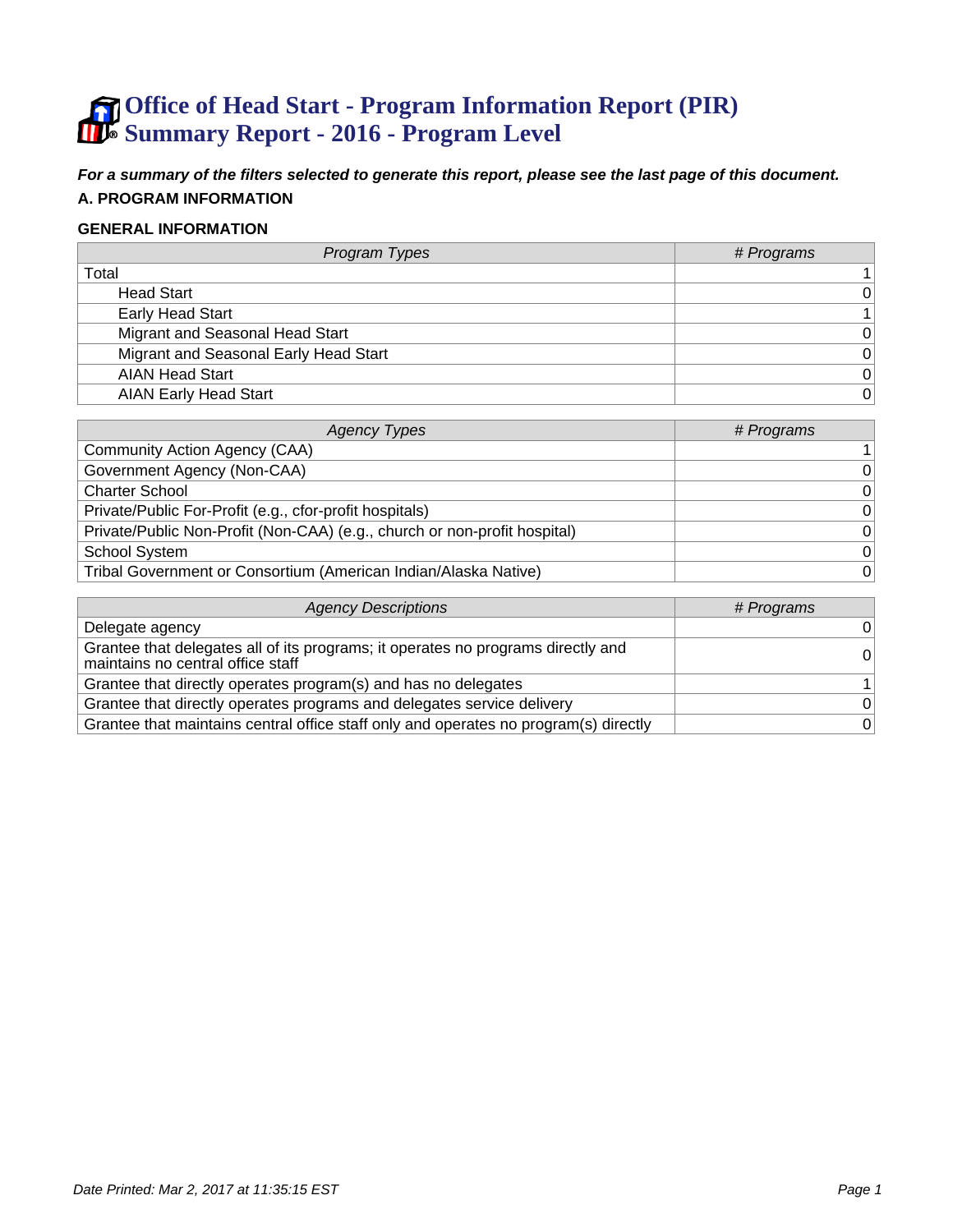### **FUNDED ENROLLMENT**

#### **Funded Enrollment by Funding Source**

| Funded enrollment by funding source | # of children /<br>pregnant women |
|-------------------------------------|-----------------------------------|
| A.2 Total Funded Enrollment         | 721                               |
| a. ACF Funded Enrollment            | 721                               |
| b. Non-ACF Funded Enrollment        | $\Omega$                          |
| c. MIECHV Funded Enrollment         | 0                                 |

### **Funded Enrollment by Program Option - Children**

| Funded enrollment by program option - children                   | # of children   |
|------------------------------------------------------------------|-----------------|
| A.3 Center-based program - 5 days per week:                      |                 |
| a. Full-day enrollment                                           | 66              |
| 1. Of these, the number available as full-working-day enrollment | 66              |
| a. Of these, the number available for full-calendar-year         | 0               |
| b. Part-day enrollment                                           | $\vert 0 \vert$ |
| 1. Of these, the number in double sessions                       | 0               |
| A.4 Center-based program - 4 days per week:                      |                 |
| a. Full-day enrollment                                           | 0               |
| b. Part-day enrollment                                           | $\vert 0 \vert$ |
| 1. Of these, the number in double sessions                       | $\vert 0 \vert$ |
| A.5 Home-based program                                           | 0               |
| A.6 Combination option program                                   | $\vert 0 \vert$ |
| A.7 Family child care program                                    | $6 \mid$        |
| a. Of these, the number available as full-working-day enrollment | 6               |
| 1. Of these, the number available for full-calendar-year         | 0               |
| A.8 Locally designed option                                      | 0               |

# **Funded Enrollment of Pregnant Women (EHS Programs)**

| Funded enrollment of pregnant women (EHS programs)                | # of pregnant women |
|-------------------------------------------------------------------|---------------------|
| A.9 Total number of pregnant women positions in funded enrollment |                     |

### **Funded Enrollment at Child Care Partner**

| Funded enrollment at child care partner                                                                                                         | # of children |
|-------------------------------------------------------------------------------------------------------------------------------------------------|---------------|
| A.10 The number of funded enrollment positions at center-based child care partners<br>with whom the program has formal contractual arrangements | $\Omega$      |
| Total funded enrollment at child care partners (A.10, center-based partner and A.7,<br>family child care program option)                        | -61           |

#### **CLASSES**

| Classes                                           | # of classes |
|---------------------------------------------------|--------------|
| A.12 Total number of classes operated             |              |
| a. Of these, the number of double session classes |              |

# **CUMULATIVE ENROLLMENT**

#### **Children by age**

| $ A.13$ Children by age: | # of children<br>at enrollment |
|--------------------------|--------------------------------|
| a. Under 1 year          | 43                             |
| b. 1 year old            | 33                             |
| c. 2 years old           | 21                             |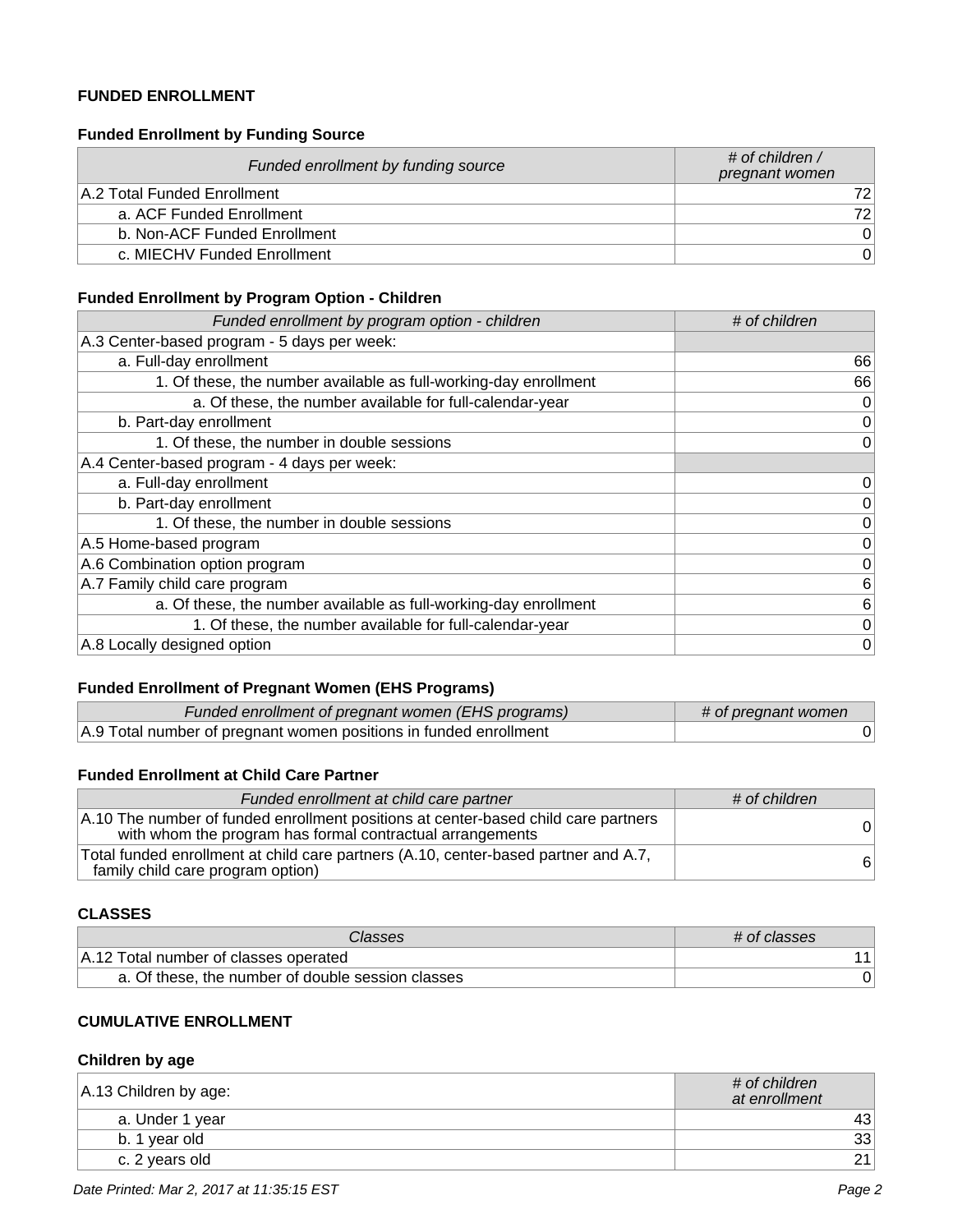| A.13 Children by age: | # of children<br>at enrollment |
|-----------------------|--------------------------------|
| vears old<br>d. 3     | J'                             |

# **Pregnant Women (EHS Programs)**

| Pregnant women (EHS programs)                | # of pregnant women |
|----------------------------------------------|---------------------|
| A.14 Cumulative enrollment of pregnant women |                     |

### **Total Cumulative Enrollment**

| Total cumulative enrollment                              | # of children /<br>pregnant women |
|----------------------------------------------------------|-----------------------------------|
| Total cumulative enrollment                              | 97                                |
| Children                                                 | 97                                |
| EHS Children                                             | 97                                |
| Infants and Toddlers - (EHS all ages) and (MSHS age 0-2) | 97                                |

# **Type of Eligibility**

| A.16 Report each enrollee only once by primary type of eligibility:                                                                                             | # of children $/$<br>pregnant women |
|-----------------------------------------------------------------------------------------------------------------------------------------------------------------|-------------------------------------|
| a. Income below 100% of federal poverty line                                                                                                                    | 90                                  |
| b. Public assistance such as TANF, SSI                                                                                                                          | 3 <sup>1</sup>                      |
| c. Status as a foster child - # children only                                                                                                                   | 0                                   |
| d. Status as homeless                                                                                                                                           | 3 <sup>2</sup>                      |
| e. Over income                                                                                                                                                  |                                     |
| f. Number of children exceeding the allowed over income enrollment (as noted<br>below) with family incomes between 100% and 130% of the federal poverty<br>line | 0                                   |

### **Prior Enrollment**

| A.18 Enrolled in Head Start or Early Head Start for: | $\#$ of children |
|------------------------------------------------------|------------------|
| a. The second year                                   |                  |
| b. Three or more years                               |                  |

# **Transition and Turnover (EHS Programs)**

| <b>Transition and Turnover</b>                                                                                                       | # of children |
|--------------------------------------------------------------------------------------------------------------------------------------|---------------|
| A.20 Total number of infants and toddlers who left the program any time after classes<br>or home visits began and did not re-enroll  |               |
| a. Of the infants and toddlers who left the program above, the number of infants<br>and toddlers who were enrolled less than 45 days |               |
| b. Of the infants and toddlers who left the program during the program year, the<br>number who aged out of Early Head Start          | 6             |
| 1. Of the infants and toddlers who aged out of Early Head Start, the number<br>who entered a Head Start program                      | 5             |
| 2. Of the infants and toddlers who aged out of Early Head Start, the number<br>who entered another early childhood program           | 0             |
| 3. Of the infants and toddlers who aged out of Early Head Start, the number<br>who did NOT enter another early childhood program     |               |

| <b>Transition and Turnover</b>                                                                                                                                    | # of pregnant women |
|-------------------------------------------------------------------------------------------------------------------------------------------------------------------|---------------------|
| A.21 Total number of pregnant women who left the program after receiving Early<br>Head Start services but before the birth of their infant, and did not re-enroll | O                   |
| A.22 Number of pregnant women receiving Early Head Start services at the time their<br>infant was born                                                            | 0                   |
| a. Of the pregnant women enrolled when their infant was born, the number whose infant was subsequently enrolled in Early Head Start                               | O                   |
| b. Of the pregnant women who left the program during the program year, the                                                                                        | 0                   |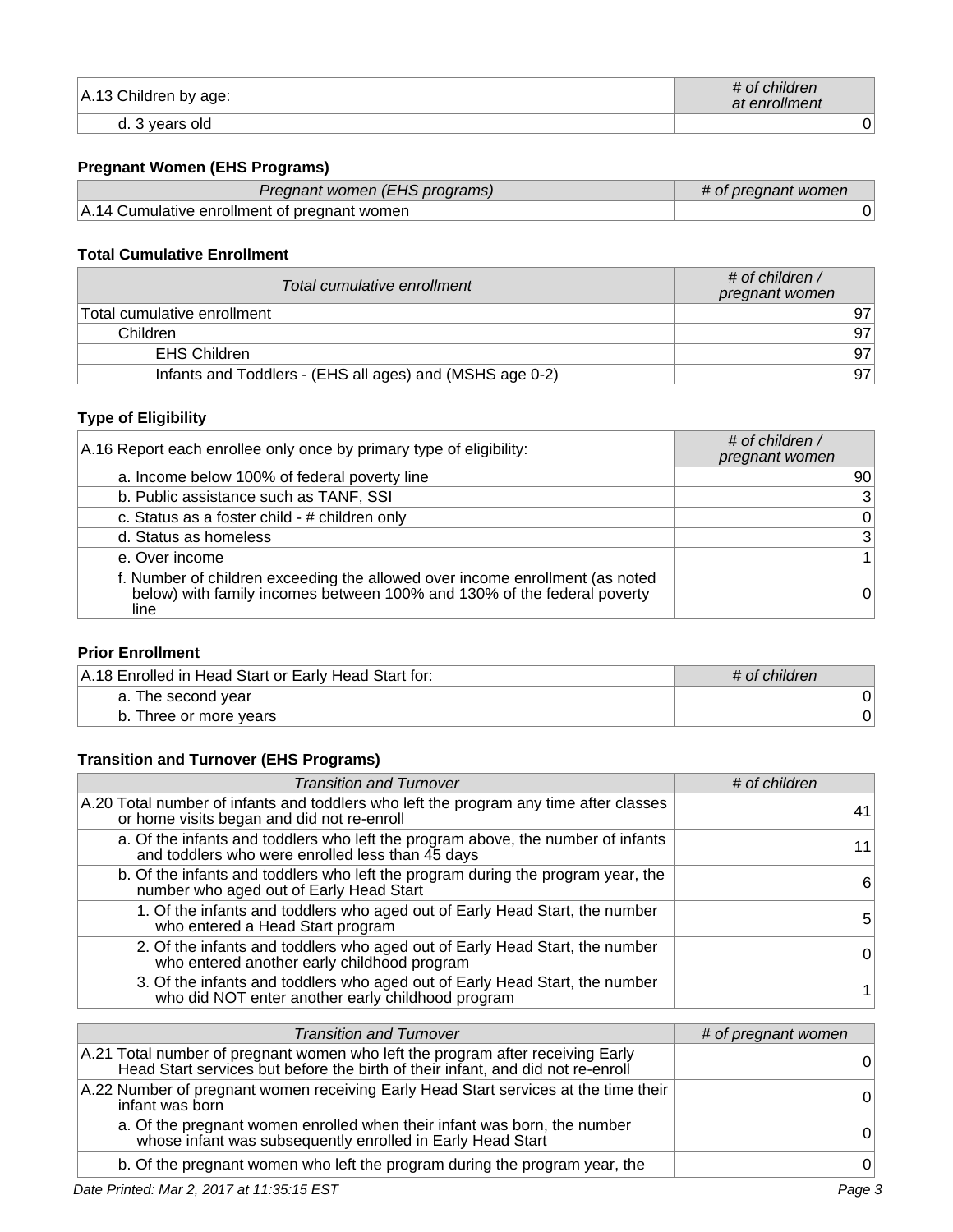| <b>Transition and Turnover</b>          | # of pregnant women |
|-----------------------------------------|---------------------|
| number who aged out of Early Head Start |                     |

# **Child care subsidy**

| Child care subsidy                                                                         | # of children<br>at end of<br>enrollment year |
|--------------------------------------------------------------------------------------------|-----------------------------------------------|
| A.24 The number of enrolled children for whom the program received a child care<br>subsidy | 26                                            |

# **Race and Ethnicity**

|                                              | # of children / pregnant women |                                      |
|----------------------------------------------|--------------------------------|--------------------------------------|
| A.25 Race and Ethnicity                      | Hispanic or<br>Latino origin   | Non-Hispanic or<br>Non-Latino origin |
| a. American Indian or Alaska Native          |                                |                                      |
| b. Asian                                     |                                | $0^{\circ}$                          |
| c. Black or African American                 |                                | 0                                    |
| d. Native Hawaiian or other Pacific Islander |                                | 0                                    |
| e. White                                     | 68                             | 23                                   |
| f. Biracial/Multi-racial                     |                                | 1                                    |
| g. Other                                     |                                | 0                                    |
| h. Unspecified                               |                                | 0                                    |

# **Primary language of family at home**

| A.26 Primary language of family at home:                          | # of children /<br>pregnant women |
|-------------------------------------------------------------------|-----------------------------------|
| a. English                                                        | 75                                |
| b. Spanish                                                        | 20                                |
| c. Native Central American, South American, and Mexican Languages | 0                                 |
| d. Caribbean Languages                                            | 0                                 |
| e. Middle Eastern & South Asian Languages                         | $\vert 0 \vert$                   |
| f. East Asian Languages                                           | 0                                 |
| g. Native North American/Alaska Native Languages                  | $\overline{0}$                    |
| h. Pacific Island Languages                                       | $\vert 0 \vert$                   |
| i. European & Slavic Languages                                    | $\vert 0 \vert$                   |
| j. African Languages                                              | 0                                 |
| k. Other                                                          | 0                                 |
| I. Unspecified                                                    | 2 <sup>2</sup>                    |

### **TRANSPORTATION**

# **Transportation Services**

|                                     | # of programs |
|-------------------------------------|---------------|
| A.27 Program provides transporation |               |
|                                     |               |
|                                     | # of children |
| a. Number of children transported   |               |

### **Buses**

|                                                                                                                                                                                   | # of buses |
|-----------------------------------------------------------------------------------------------------------------------------------------------------------------------------------|------------|
| A.28 Total number of buses owned by the program that were purchased with ACF<br>grant funds and are currently used to support program operations, regardless of<br>year purchased | 01         |
| a. Of these, the number of buses purchased since last year's PIR was reported                                                                                                     | 01         |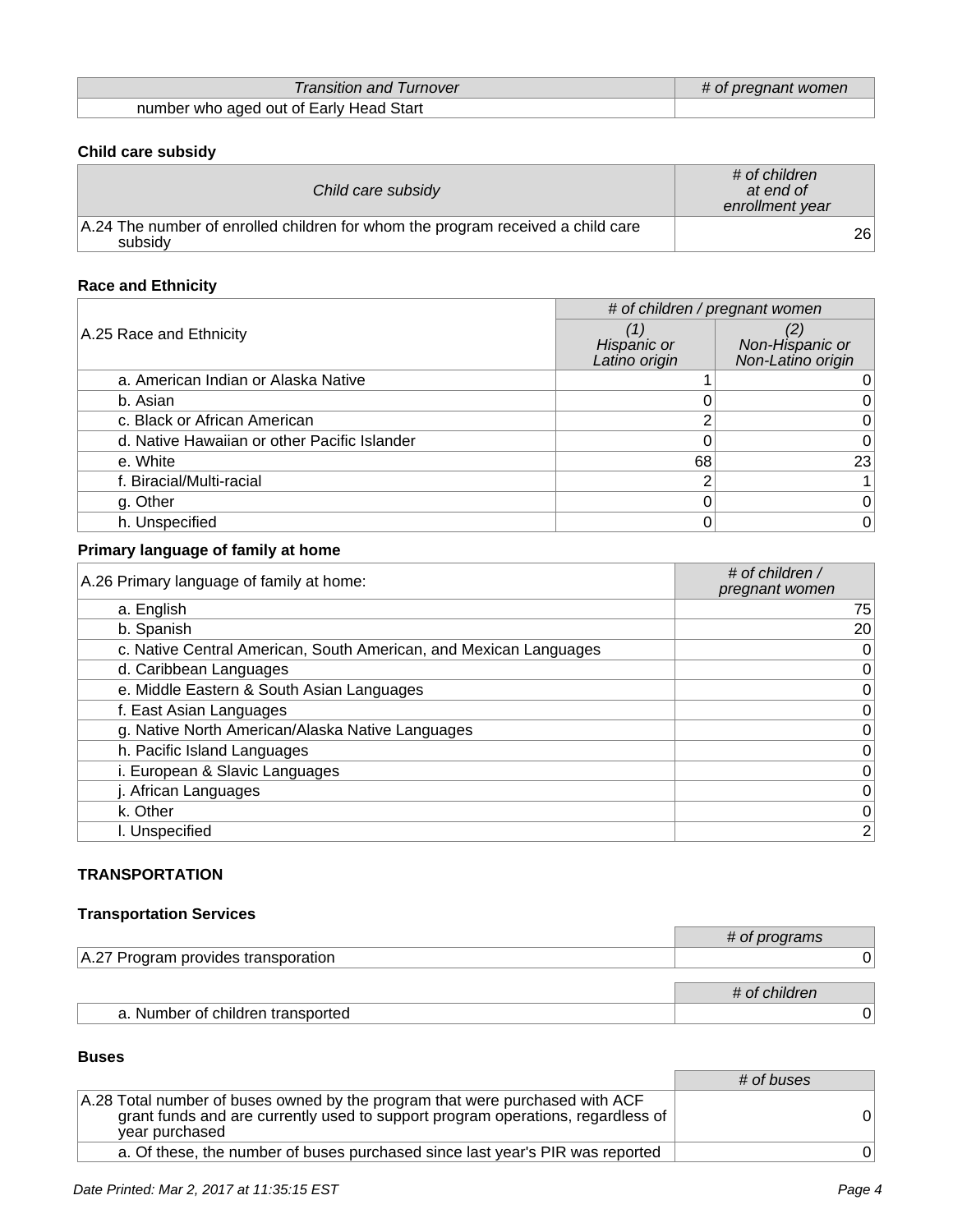|                           | # of programs |
|---------------------------|---------------|
| A.29 Program Leases Buses |               |
|                           |               |
|                           | # of buses    |
| a. Number of Leased Buses |               |

### **B. PROGRAM STAFF & QUALIFICATIONS**

### **TOTAL STAFF**

# **Staff by Type**

|                                                                                                                 | # of Head Start staff $\parallel$ # of contracted staff |
|-----------------------------------------------------------------------------------------------------------------|---------------------------------------------------------|
| B.1 Number of all staff members, regardless of the funding source<br>for their salary or number of hours worked | 181                                                     |
| a. Of these, the number who are current or former Head Start<br>or Early Head Start parents                     |                                                         |
| b. Of these, the number who left since last year's PIR was<br>reported                                          |                                                         |
| 1. Of these, the number who were replaced                                                                       |                                                         |

#### **TOTAL VOLUNTEERS**

### **Volunteers by Type**

|                                                                                                             | # of volunteers |
|-------------------------------------------------------------------------------------------------------------|-----------------|
| B.2 Number of persons providing any volunteer services to the program since last<br>year's PIR was reported |                 |
| a. Of these, the number who are current or former Head Start or Early Head<br>Start parents                 |                 |

# **Infant and Toddler Child Development Staff Qualifications - Classroom and Assistant Teachers (EHS and Migrant programs)**

|                                                                               | # of<br>Classroom<br><b>Teachers</b> | # of<br>Assistant<br>Teachers |
|-------------------------------------------------------------------------------|--------------------------------------|-------------------------------|
| B.8 Total number of infant and toddler child development staff by<br>position | 18                                   |                               |

|                                                                                                                                                 | $\#$ of<br>Classroom<br><b>Teachers</b> | (2)<br># of<br>Assistant<br><b>Teachers</b> |
|-------------------------------------------------------------------------------------------------------------------------------------------------|-----------------------------------------|---------------------------------------------|
| Of the number of infant and toddler child development staff by<br>position, the number with the following degrees or credentials:               |                                         |                                             |
| a. An advanced degree in:                                                                                                                       |                                         |                                             |
| 1. Early childhood education with a focus on infant and toddler<br>development                                                                  |                                         |                                             |
| 2. Any field and coursework equivalent to a major relating to<br>early childhood education, with experience teaching infants<br>and/or toddlers |                                         |                                             |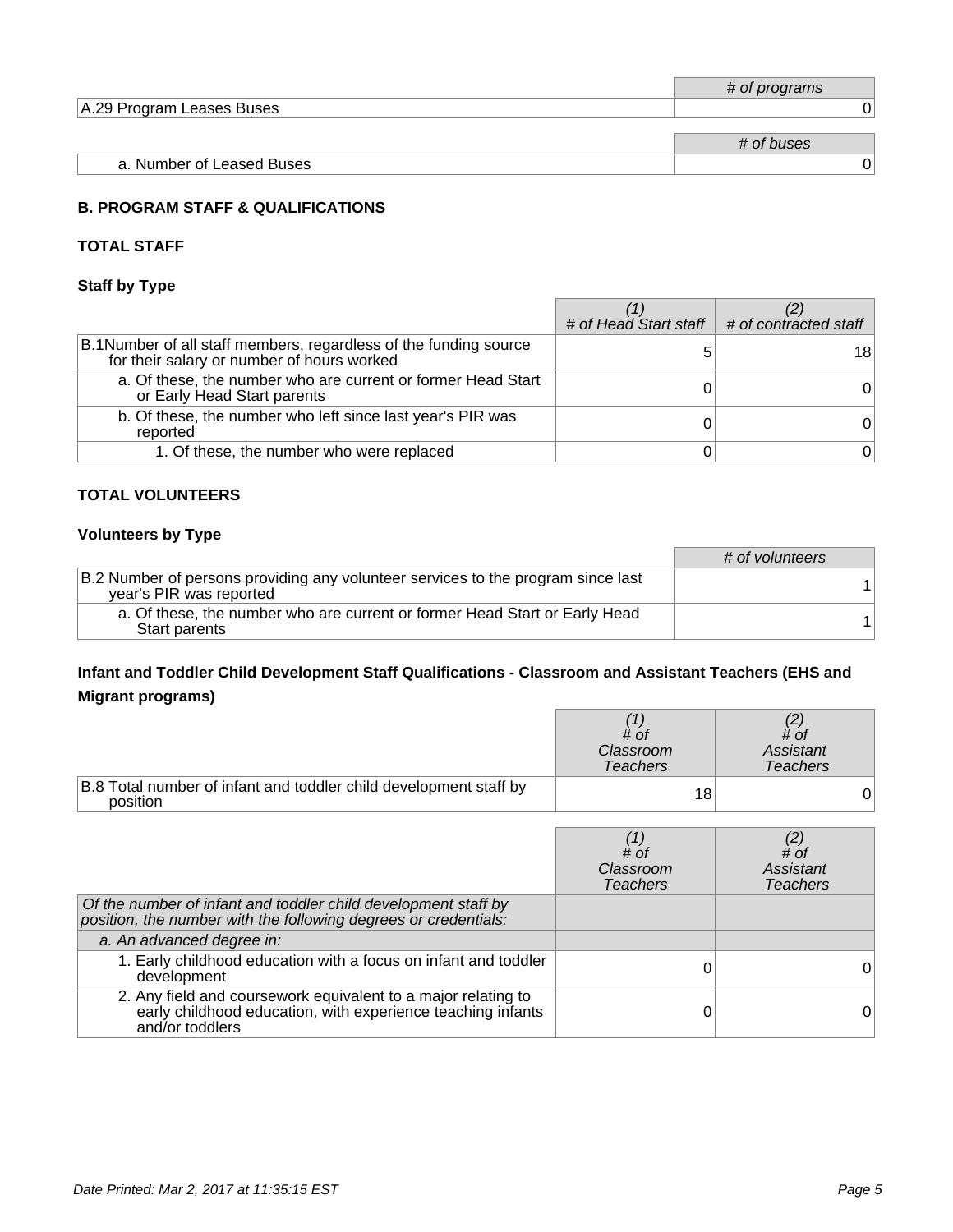|                                                                                                                                                                                                    | # of Classroom<br><b>Teachers</b> | # of Assistant<br><b>Teachers</b> |
|----------------------------------------------------------------------------------------------------------------------------------------------------------------------------------------------------|-----------------------------------|-----------------------------------|
| Of the number of infant and toddler child development staff by<br>position, the number with the following degrees or credentials:                                                                  |                                   |                                   |
| b. A baccalaureate degree in:                                                                                                                                                                      |                                   |                                   |
| 1. Early childhood education with a focus on infant and toddler<br>development                                                                                                                     |                                   | 0                                 |
| 2. Any field and coursework equivalent to a major relating to<br>early childhood education with experience teaching infants<br>and/or toddlers                                                     |                                   |                                   |
| Of the infant and toddler child development staff with a<br>baccalaureate degree in B.8.b.1 through B.8.b.2 above, the<br>number enrolled in:                                                      |                                   |                                   |
| 3. Advanced degree in early childhood education or in any field<br>and coursework equivalent to a major relating to early<br>childhood education with a focus on infant and toddler<br>development |                                   | 0                                 |

|                                                                                                                                                                                                                   | # of Classroom<br><b>Teachers</b> | # of Assistant<br><b>Teachers</b> |
|-------------------------------------------------------------------------------------------------------------------------------------------------------------------------------------------------------------------|-----------------------------------|-----------------------------------|
| Of the number of infant and toddler child development staff by<br>position, the number with the following degrees or credentials:                                                                                 |                                   |                                   |
| c. An associate degree in:                                                                                                                                                                                        |                                   |                                   |
| 1. Early childhood education with a focus on infant and toddler<br>development                                                                                                                                    |                                   | 0                                 |
| 2. A field related to early childhood education and coursework<br>equivalent to a major relating to early childhood education<br>with experience teaching infants and toddlers                                    |                                   | 0                                 |
| Of the infant and toddler child development staff with an<br>associate degree in B.8.c.1 and B.8.c.2 above, the number<br>enrolled in:                                                                            |                                   |                                   |
| 3. A baccalaureate degree program in early childhood<br>education or in any field and coursework equivalent to a<br>major relating to early childhood education with a focus on<br>infant and toddler development |                                   | 0                                 |

|                                                                                                                                                                                                                                                                                                    | (1)<br># of Classroom<br><b>Teachers</b> | (2)<br># of Assistant<br>Teachers |
|----------------------------------------------------------------------------------------------------------------------------------------------------------------------------------------------------------------------------------------------------------------------------------------------------|------------------------------------------|-----------------------------------|
| Of the number of infant and toddler child development staff by<br>position, the number with the following credentials:                                                                                                                                                                             |                                          |                                   |
| d. A Child Development Associate (CDA) credential or state-<br>awarded preschool, infant/toddler, family child care or home-<br>based certification, credential, or licensure that meets or<br>exceeds CDA requirements                                                                            |                                          | 0                                 |
| 1. Of these, a Child Development Associate (CDA) credential<br>or state-awarded preschool, infant/toddler, family child care<br>or home-based certification, credential, or licensure that<br>meets or exceeds CDA requirements and that is appropriate<br>to the option in which they are working | 0                                        | 0                                 |
| Of the infant and toddler child development staff with the<br>credentials in B.8.d above, the number enrolled in:                                                                                                                                                                                  |                                          |                                   |
| 2. A baccalaureate degree program in early childhood<br>education or in any field and coursework equivalent to a<br>major relating to early childhood education with a focus on<br>infant and toddler development                                                                                  |                                          | 0                                 |
| 3. An associate degree program in early childhood education<br>or in a related field and coursework equivalent to a major<br>relating to early childhood education with a focus on infant<br>and toddler development                                                                               | O                                        | 0                                 |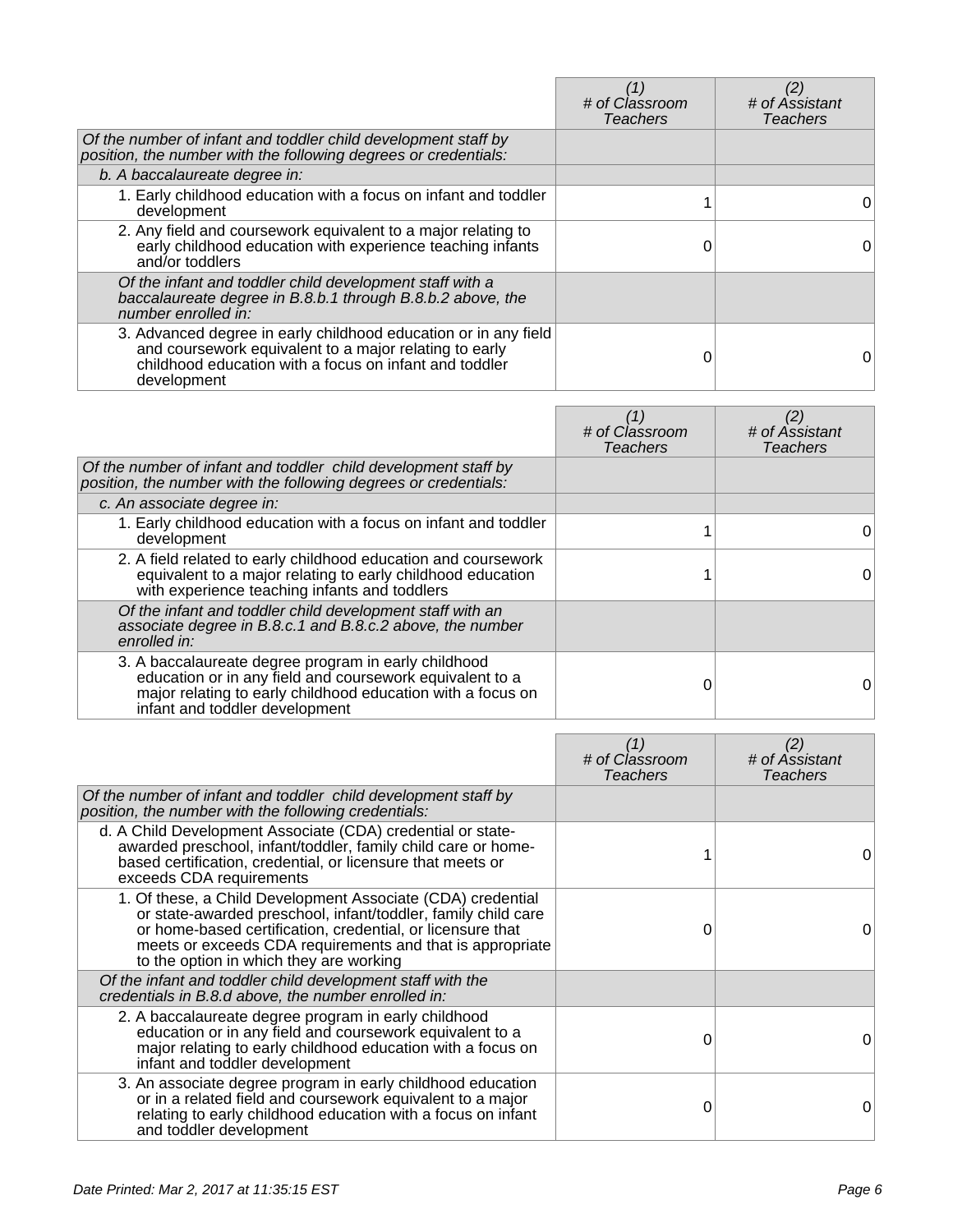|                                                                                                                                                                                                                                                                                                    | $\mathcal I$<br># of Classroom<br><b>Teachers</b> | (2)<br># of Assistant<br><b>Teachers</b> |
|----------------------------------------------------------------------------------------------------------------------------------------------------------------------------------------------------------------------------------------------------------------------------------------------------|---------------------------------------------------|------------------------------------------|
| Of the number of infant and toddler child development staff by<br>position:                                                                                                                                                                                                                        |                                                   |                                          |
| e. The number who do not have the qualifications listed in B.8.a<br>through B.8.d                                                                                                                                                                                                                  | 14                                                | 0                                        |
| Of the infant and toddler child development staff in B.8.e above,<br>the number enrolled in:                                                                                                                                                                                                       |                                                   |                                          |
| 1. A baccalaureate degree program in early childhood<br>education or in any field and coursework equivalent to a<br>major relating to early childhood education with a focus on<br>infant and toddler development                                                                                  | 0                                                 | 0                                        |
| 2. An associate degree program in early childhood education<br>or in a related field and coursework equivalent to a major<br>relating to early childhood education with a focus on infant<br>and toddler development                                                                               | 0                                                 | 0                                        |
| 3. Any type of Child Development Associate (CDA) credential<br>or state-awarded preschool, infant/toddler, family child care<br>or home-based certification, credential, or licensure that<br>meets or exceeds CDA requirements and that is appropriate<br>to the option in which they are working | 14                                                | 0                                        |

# **Child development staff qualifications - home-based and FCC**

|                                                                                                                   | # of Home-<br><b>Based Visitors</b>      | # of Home-<br><b>Based Visitor</b><br><b>Supervisors</b>                | (3)<br># of Family<br><b>Child Care</b><br><b>Providers</b> | (4)<br># of Family<br><b>Child Care</b><br><b>Specialists</b> |
|-------------------------------------------------------------------------------------------------------------------|------------------------------------------|-------------------------------------------------------------------------|-------------------------------------------------------------|---------------------------------------------------------------|
| B.9 Total number of child development staff by<br>position                                                        | 0                                        | 0                                                                       |                                                             |                                                               |
|                                                                                                                   | $#$ of $H$ ome-<br><b>Based Visitors</b> | (2)<br>$#$ of $Hom$ $e$ -<br><b>Based Visitor</b><br><b>Supervisors</b> | (3)<br># of Family<br><b>Child Care</b><br>Providers        | (4)<br># of Family<br><b>Child Care</b><br><b>Specialists</b> |
| Of the number of child development staff by<br>position, the number with the following degrees<br>or credentials: |                                          |                                                                         |                                                             |                                                               |
| a. An advanced degree in/licensed as:                                                                             |                                          |                                                                         |                                                             |                                                               |
| 1. Social work/ Licensed clinical social<br>worker (LCSW)/ Licensed master social<br>worker (LCMW)                | 0                                        | 0                                                                       | 0                                                           | 0                                                             |
| 2. Marriage and family therapy/ Licensed<br>marriage and family therapist (LMFT)                                  | 0                                        | $\Omega$                                                                | 0                                                           | 0                                                             |
| 3. Psychology                                                                                                     | 0                                        | 0                                                                       | 0                                                           | 0                                                             |
| 4. Sociology                                                                                                      | 0                                        | $\Omega$                                                                | 0                                                           | 0                                                             |
| 5. Human services (include related areas<br>such as child and family services or<br>social services)              | 0                                        | 0                                                                       |                                                             | 0                                                             |
| 6. Nursing plus Nurse Practitioner (NP)<br>license                                                                | 0                                        | 0                                                                       | 0                                                           | 0                                                             |
| 7. Early childhood education                                                                                      | 0                                        | 0                                                                       | 0                                                           | 0                                                             |
| 8. Other                                                                                                          | 0                                        | 0                                                                       | 0                                                           | 0                                                             |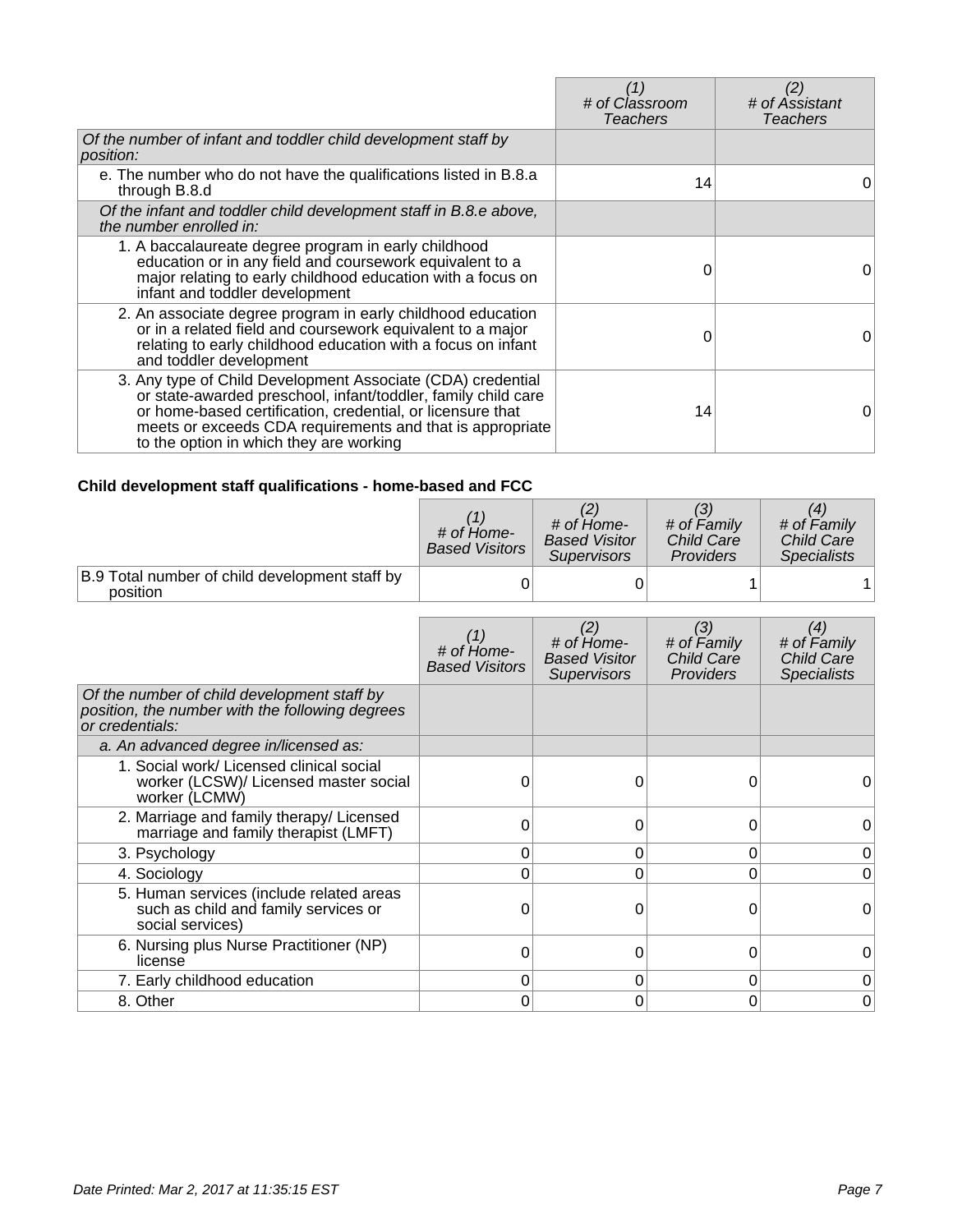|                                                                                                                 | # of Home-<br><b>Based Visitors</b> | $#$ of $Hom$ $e$ -<br><b>Based Visitor</b><br><b>Supervisors</b> | (3)<br># of Family<br>Child Care<br>Providers | (4)<br># of Family<br><b>Child Care</b><br><b>Specialists</b> |
|-----------------------------------------------------------------------------------------------------------------|-------------------------------------|------------------------------------------------------------------|-----------------------------------------------|---------------------------------------------------------------|
| Of the number of child development staff by<br>position, the number with the following degrees<br>and licenses: |                                     |                                                                  |                                               |                                                               |
| b. A baccalaureate degree in:                                                                                   |                                     |                                                                  |                                               |                                                               |
| 1. Social work                                                                                                  | 0                                   | 0                                                                |                                               |                                                               |
| 2. Psychology                                                                                                   | 0                                   | 0                                                                |                                               |                                                               |
| 3. Sociology                                                                                                    | 0                                   | 0                                                                |                                               | 0                                                             |
| 4. Human services (include related areas<br>such as child and family services or<br>social services)            |                                     | 0                                                                |                                               |                                                               |
| 5. Nursing plus Registered Nurse (RN)<br>license                                                                | ი                                   | 0                                                                |                                               | O                                                             |
| 6. Early childhood education                                                                                    | 0                                   | 0                                                                |                                               |                                                               |
| 7. Other                                                                                                        | 0                                   | 0                                                                |                                               | 0                                                             |

|                                                                                                                 | # of Home-<br><b>Based Visitors</b> | # of Home-<br><b>Based Visitor</b><br><b>Supervisors</b> | (3)<br># of Family<br><b>Child Care</b><br>Providers | $\left( 4\right)$<br># of Family<br><b>Child Care</b><br><b>Specialists</b> |
|-----------------------------------------------------------------------------------------------------------------|-------------------------------------|----------------------------------------------------------|------------------------------------------------------|-----------------------------------------------------------------------------|
| Of the number of child development staff by<br>position, the number with the following degrees<br>and licenses: |                                     |                                                          |                                                      |                                                                             |
| c. An associate degree in:                                                                                      |                                     |                                                          |                                                      |                                                                             |
| 1. Social work                                                                                                  | 0                                   |                                                          |                                                      |                                                                             |
| 2. Psychology                                                                                                   | 0                                   |                                                          |                                                      |                                                                             |
| 3. Sociology                                                                                                    | ი                                   | ი                                                        |                                                      |                                                                             |
| 4. Human services (include related areas<br>such as child and family services or<br>social services)            |                                     |                                                          |                                                      |                                                                             |
| 5. Nursing plus Registered Nurse (RN)<br>license                                                                |                                     |                                                          |                                                      |                                                                             |
| 6. Early childhood education                                                                                    | 0                                   | O                                                        | U                                                    |                                                                             |
| 7. Other                                                                                                        | 0                                   |                                                          |                                                      | 0                                                                           |

|                                                                                                                                                                         | # of Home-<br><b>Based Visitors</b> | $#$ of $H$ <sub>ome</sub> -<br><b>Based Visitor</b><br><b>Supervisors</b> | (3)<br># of Family<br><b>Child Care</b><br><b>Providers</b> | (4)<br># of Family<br>Child Care<br><b>Specialists</b> |
|-------------------------------------------------------------------------------------------------------------------------------------------------------------------------|-------------------------------------|---------------------------------------------------------------------------|-------------------------------------------------------------|--------------------------------------------------------|
| Of the number of child development staff by<br>position, the number with the following<br>credentials:                                                                  |                                     |                                                                           |                                                             |                                                        |
| d. License, certification, or credential held:                                                                                                                          |                                     |                                                                           |                                                             |                                                        |
| 1. Nursing, non-RN, i.e. LPN, CNA, etc.                                                                                                                                 |                                     | 0                                                                         |                                                             |                                                        |
| 2. Family development credential (FDC)                                                                                                                                  |                                     | 0                                                                         |                                                             |                                                        |
| 3. Child development associate credential<br>(CDA)                                                                                                                      |                                     | 0                                                                         |                                                             |                                                        |
| 4. State-awarded certification, credential,<br>or license appropriate to the option in<br>which they are working, i.e. home-based<br>option or family child care option |                                     |                                                                           |                                                             |                                                        |
| 5. Other                                                                                                                                                                |                                     | 0                                                                         |                                                             | 0                                                      |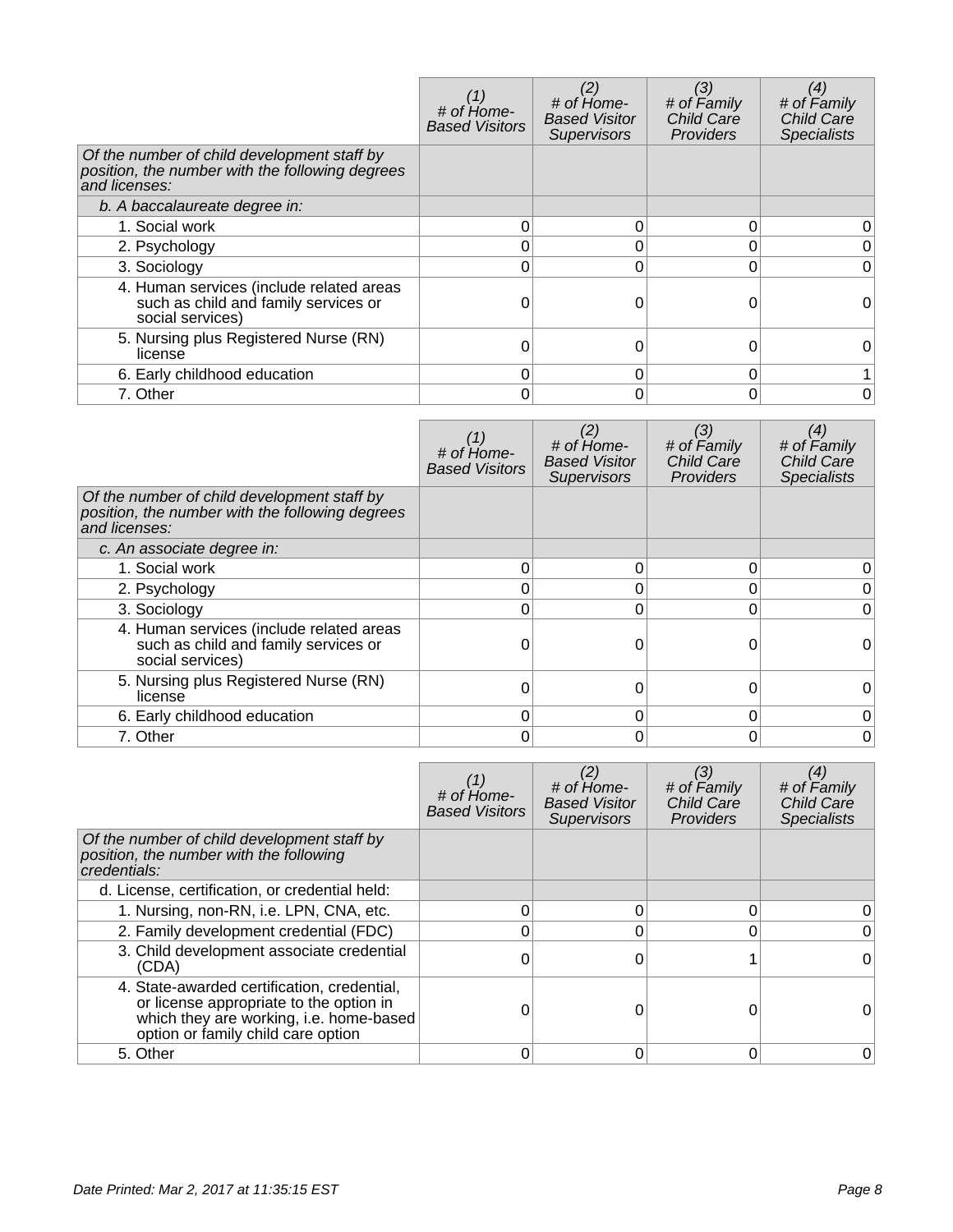|                                                                                   | # of Home-<br><b>Based Visitors</b> | # of Home-<br><b>Based Visitor</b><br><b>Supervisors</b> | (3)<br># of Family<br>Child Care<br>Providers | (4)<br># of Family<br>Child Care<br><b>Specialists</b> |
|-----------------------------------------------------------------------------------|-------------------------------------|----------------------------------------------------------|-----------------------------------------------|--------------------------------------------------------|
| Of the number of child development staff by<br>position:                          |                                     |                                                          |                                               |                                                        |
| e. The number who do not have the<br>qualifications listed in B.9.a through B.9.d |                                     |                                                          |                                               |                                                        |
| Of the child development staff in B.9.e above,<br>the number enrolled in:         |                                     |                                                          |                                               |                                                        |
| 1. An advanced degree or license                                                  |                                     | 0                                                        |                                               |                                                        |
| 2. A baccalaureate degree                                                         |                                     | 0                                                        |                                               | 0                                                      |
| 3. An associate degree                                                            |                                     | 0                                                        |                                               |                                                        |
| 4. Studies leading to a non-degree license,<br>certificate, or credential         |                                     |                                                          |                                               | 0                                                      |

### **NON-SUPERVISORY CHILD DEVELOPMENT STAFF**

### **Child Development Staff - Race and Ethnicity**

|                                              | # of non-supervisory child<br>development staff |                                      |
|----------------------------------------------|-------------------------------------------------|--------------------------------------|
| <b>B.12 Race and Ethnicity</b>               | (1)<br>Hispanic or<br>Latino origin             | Non-Hispanic or<br>Non-Latino origin |
| a. American Indian or Alaska Native          |                                                 |                                      |
| b. Asian                                     |                                                 |                                      |
| c. Black or African American                 |                                                 |                                      |
| d. Native Hawaiian or other Pacific Islander |                                                 | 0                                    |
| e. White                                     | 10                                              | 9                                    |
| f. Biracial/Multi-racial                     |                                                 | 0                                    |
| g. Other                                     |                                                 |                                      |
| h. Unspecified                               |                                                 | 0                                    |

### **Child Development Staff - Language**

|                                                                                            | # of non-supervisory<br>child development staff |
|--------------------------------------------------------------------------------------------|-------------------------------------------------|
| B.13 The number who are proficient in a language(s) other than English                     |                                                 |
| a. Of these, the number who are proficient in more than one language other<br>than English |                                                 |

| B.14 Language groups in which staff are proficient                | # of non-supervisory<br>child development staff |
|-------------------------------------------------------------------|-------------------------------------------------|
| a. Spanish                                                        | 0                                               |
| b. Native Central American, South American, and Mexican Languages | 0                                               |
| c. Caribbean Languages                                            | 0                                               |
| d. Middle Eastern & South Asian Languages                         | 0                                               |
| e. East Asian Languages                                           | 0                                               |
| f. Native North American/Alaska Native Languages                  | $\mathbf 0$                                     |
| g. Pacific Island Languages                                       | 0                                               |
| h. European & Slavic Languages                                    | 0                                               |
| i. African Languages                                              | 0                                               |
| j. Other                                                          | 0                                               |
| k. Unspecified                                                    | $\Omega$                                        |
|                                                                   |                                                 |

# **Child Development Staff - Classroom Teacher Turnover**

|                                                                              | # of classroom teachers |
|------------------------------------------------------------------------------|-------------------------|
| B.15 The number of classroom teachers who left your program during the year. |                         |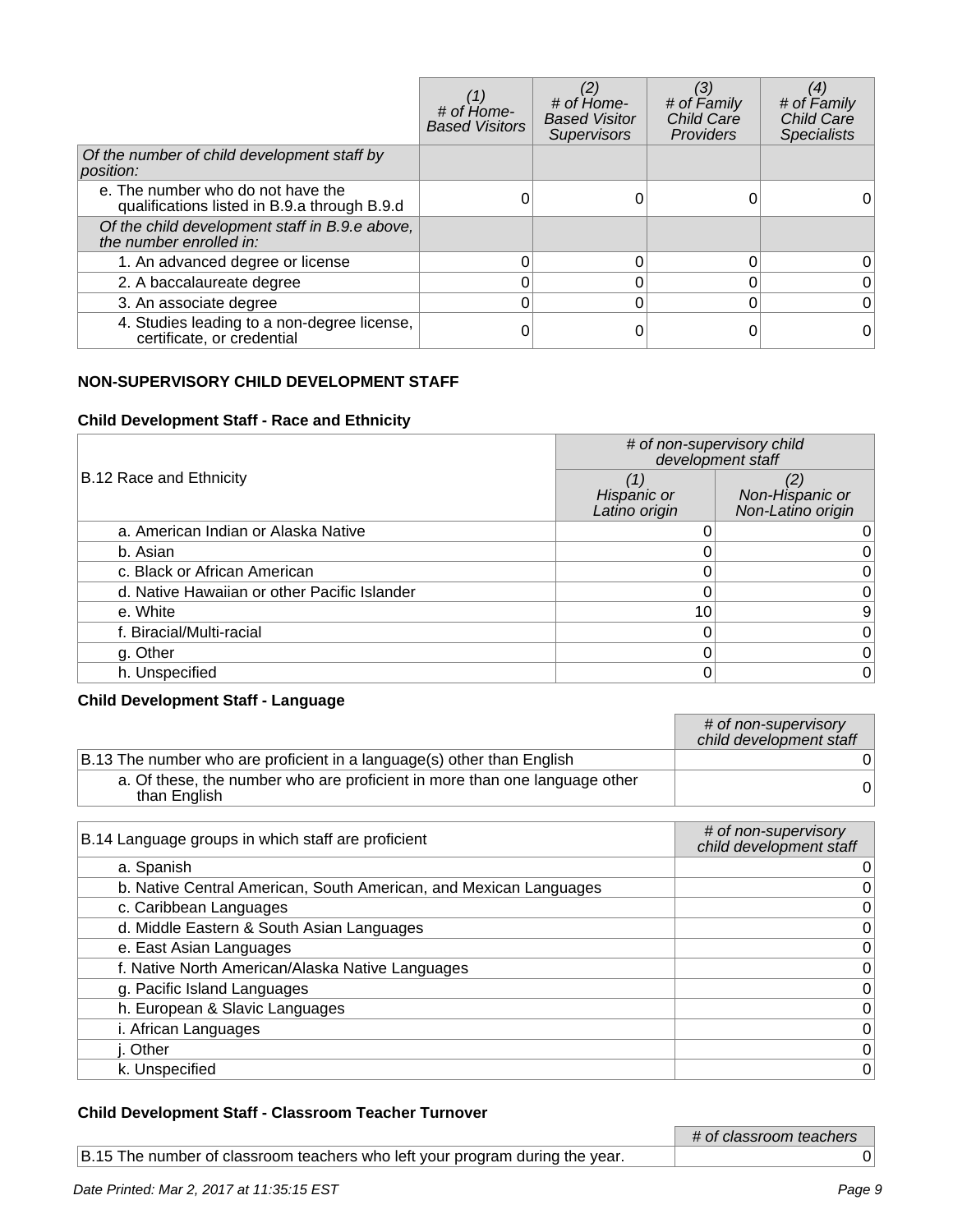### # of classroom teachers

| B.16 Of these, the number who left for the following reasons:                                                           |   |
|-------------------------------------------------------------------------------------------------------------------------|---|
| a. Higher compensation/benefits package in the same field                                                               | 0 |
| b. Change in job field                                                                                                  | 0 |
| c. Other                                                                                                                | 0 |
| B.17 Number of classroom teacher vacancies in your program that remained unfilled<br>for a period of 3 months or longer | 0 |
| B.18 Number of classroom teachers hired during the year due to turnover                                                 | 0 |

### **Child Development Staff - Home-based Visitor Turnover**

|                                                                                                                         | # of home-based visitors |
|-------------------------------------------------------------------------------------------------------------------------|--------------------------|
| B.19 The number of home-based visitors who left the program during the year                                             | 0                        |
| B.20 Of these, the number who left for the following reasons:                                                           |                          |
| a. Higher compensation/benefits package in the same field                                                               | 0                        |
| b. Change in job field                                                                                                  | 0                        |
| c. Other                                                                                                                | $\Omega$                 |
| B.21 Number of home-based visitor vacancies in the program that remained unfilled<br>for a period of 3 months or longer | $\Omega$                 |
| B.22 Number of home-based visitors hired during the year due to turnover                                                | $\Omega$                 |

### **FAMILY AND COMMUNITY PARTNERSHIPS STAFF**

### **Family and Community Partnerships Staff - Qualifications**

|                                                                                                                                                                      |                     | (2)                  |
|----------------------------------------------------------------------------------------------------------------------------------------------------------------------|---------------------|----------------------|
|                                                                                                                                                                      | # of family workers | # of FCP supervisors |
| B.23 Total number of family & community partnerships staff                                                                                                           |                     |                      |
| a. Of the FCP supervisors, the number who work directly with<br>families, i.e. staff with a family caseload                                                          |                     | 0                    |
| B.25 Of the family & community partnerships (FCP) staff, the<br>number with the following as the highest level of education<br>completed                             | # of family workers | # of FCP supervisors |
| a. A related advanced degree                                                                                                                                         | 0                   |                      |
| b. A related baccalaureate degree                                                                                                                                    | 0                   |                      |
| c. A related associate degree                                                                                                                                        | 0                   |                      |
| d. A family-development-related credential, certificate, or<br>license                                                                                               | O                   | $\Omega$             |
| e. None of the qualifications listed in B.25.a through B.25.d<br>above                                                                                               | O                   | 0                    |
| Of the staff in B.25.e above, the number enrolled in:                                                                                                                |                     |                      |
| 1. A related degree at the associate, baccalaureate, or<br>advanced level                                                                                            | 0                   | 0                    |
| 2. Studies leading to a non-degree credential, certificate, or<br>license that is family-development-related                                                         | 0                   | 0                    |
| B.26 Of the family & community partnerships staff, the number with<br>a family-development-related credential, regardless of highest<br>level of education completed |                     | 0                    |

### **EDUCATION AND CHILD DEVELOPMENT MANAGEMENT STAFF**

#### **Education and Child Development Managers/Coordinators - Qualifications**

|                                                                                                                      | # of ECD<br>managers/<br>coordinators |
|----------------------------------------------------------------------------------------------------------------------|---------------------------------------|
| B.27 Total number of education & child development managers/coordinators                                             |                                       |
| Of the education & child development managers/coordinators, the number with the<br>following degrees or credentials: |                                       |
| a. An advanced degree in early childhood education, or an advanced degree in                                         |                                       |
|                                                                                                                      |                                       |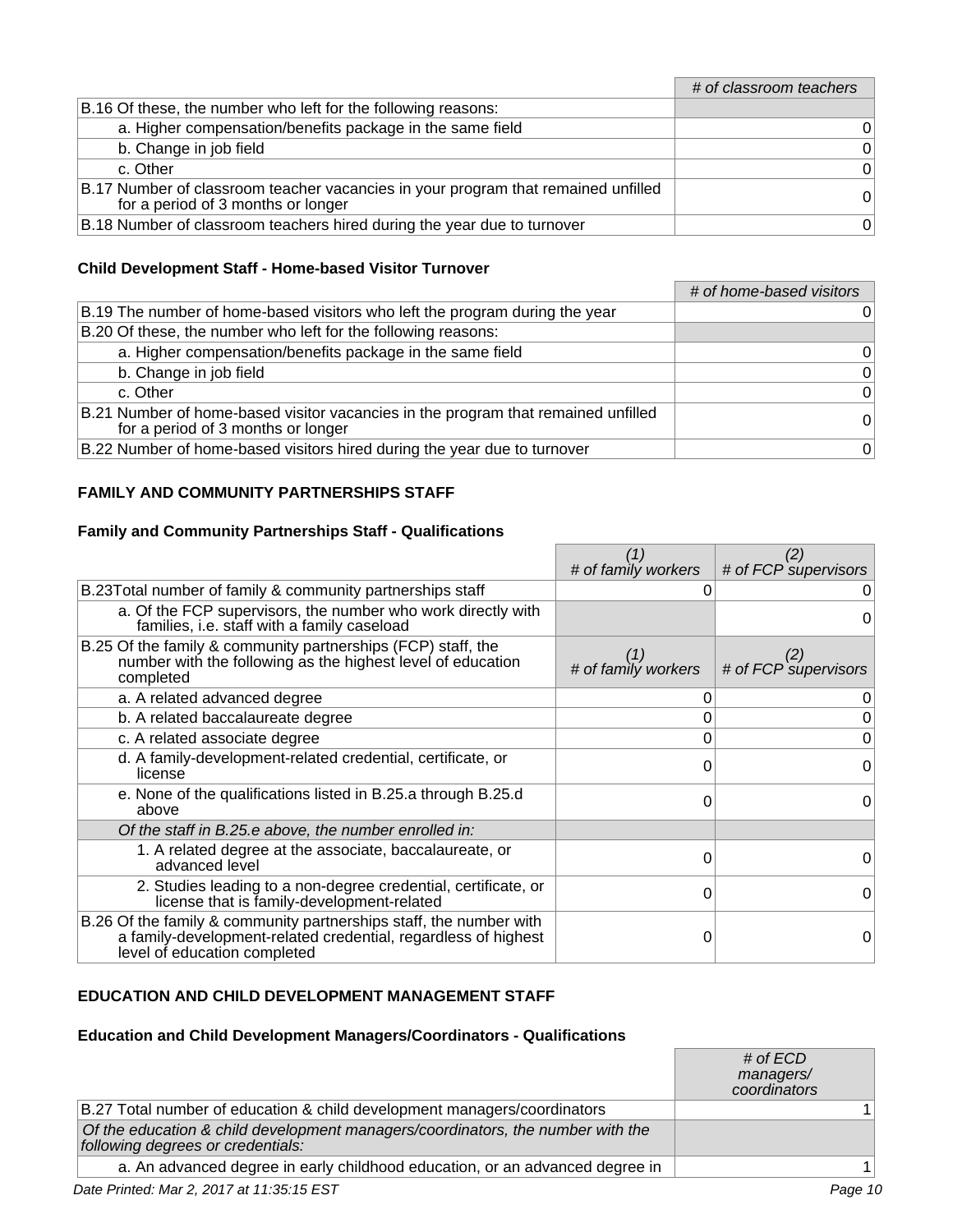|                                                                                                                                                                                                                                 | # of $ECD$   |
|---------------------------------------------------------------------------------------------------------------------------------------------------------------------------------------------------------------------------------|--------------|
|                                                                                                                                                                                                                                 | managers/    |
|                                                                                                                                                                                                                                 | coordinators |
| any field and coursework equivalent to a major relating to early childhood<br>education with experience teaching preschool-age children                                                                                         |              |
| b. A baccalaureate degree in early childhood education, or a baccalaureate<br>degree in any field and coursework equivalent to a major relating to early<br>childhood education with experience teaching preschool-age children | $\Omega$     |
| c. An associate degree in early childhood education, or an associate degree in<br>any field and coursework equivalent to a major relating to early childhood<br>education with experience teaching preschool-age children       | $\Omega$     |
| Of the education & child development managers/coordinators preschool child<br>development staff in B.27.c above, the number enrolled in:                                                                                        |              |
| 1. A baccalaureate degree in early childhood education, or a baccalaureate<br>degree in any field and coursework equivalent to a major relating to early<br>childhood education                                                 | $\Omega$     |
| d. A Child Development Associate (CDA) credential or state-awarded preschool,<br>infant/toddler, family child care or home-based certification, credential, or<br>licensure that meets or exceeds CDA requirements              | $\Omega$     |
| Of the education & child development managers/coordinators preschool child<br>development staff in B.27.d above, the number enrolled in:                                                                                        |              |
| 1. A baccalaureate degree in early childhood education, or a baccalaureate<br>degree in any field and coursework equivalent to a major relating to early<br>childhood education                                                 | $\Omega$     |
| e. None of the qualifications listed in B.27.a through B.27.d                                                                                                                                                                   | $\mathbf 0$  |
| Of the education & child development managers/coordinators preschool child<br>development staff in B.27.e above, the number enrolled in:                                                                                        |              |
| 1. A baccalaureate degree in early childhood education, or a baccalaureate<br>degree in any field and coursework equivalent to a major relating to early<br>childhood education                                                 | 0            |

### **C. CHILD & FAMILY SERVICES**

# **HEALTH SERVICES**

### **Health Insurance - Children**

|                                                                                                                      | # of children at<br>enrollment | # of children at end of<br>enrollment year |
|----------------------------------------------------------------------------------------------------------------------|--------------------------------|--------------------------------------------|
| C.1 Number of all children with health insurance                                                                     | 96                             | 95                                         |
| a. Number enrolled in Medicaid and/or CHIP                                                                           | 91                             | 90                                         |
| b. Number enrolled in state-only funded insurance (for<br>example, medically indigent insurance)                     |                                | 0                                          |
| c. Number with private health insurance (for example, parent's<br>insurance)                                         |                                | 3                                          |
| d. Number with health insurance other than those listed above,<br>for example, Military Health (Tri-Care or CHAMPUS) |                                |                                            |
| C.2 Number of children with no health insurance                                                                      |                                |                                            |

# **Health Insurance - Pregnant Women (EHS Programs)**

|                                                                                         | # of pregnant women $ $<br>at enrollment | # of pregnant women<br>at end of enrollment |
|-----------------------------------------------------------------------------------------|------------------------------------------|---------------------------------------------|
| C.3 Number of pregnant women with at least one type of health<br>insurance              |                                          |                                             |
| a. Number enrolled in Medicaid                                                          |                                          |                                             |
| b. Number enrolled in another publicly funded insurance<br>program that is not Medicaid |                                          |                                             |
| c. Number with private health insurance                                                 |                                          |                                             |
| d. Number with health insurance other than those listed above,                          |                                          |                                             |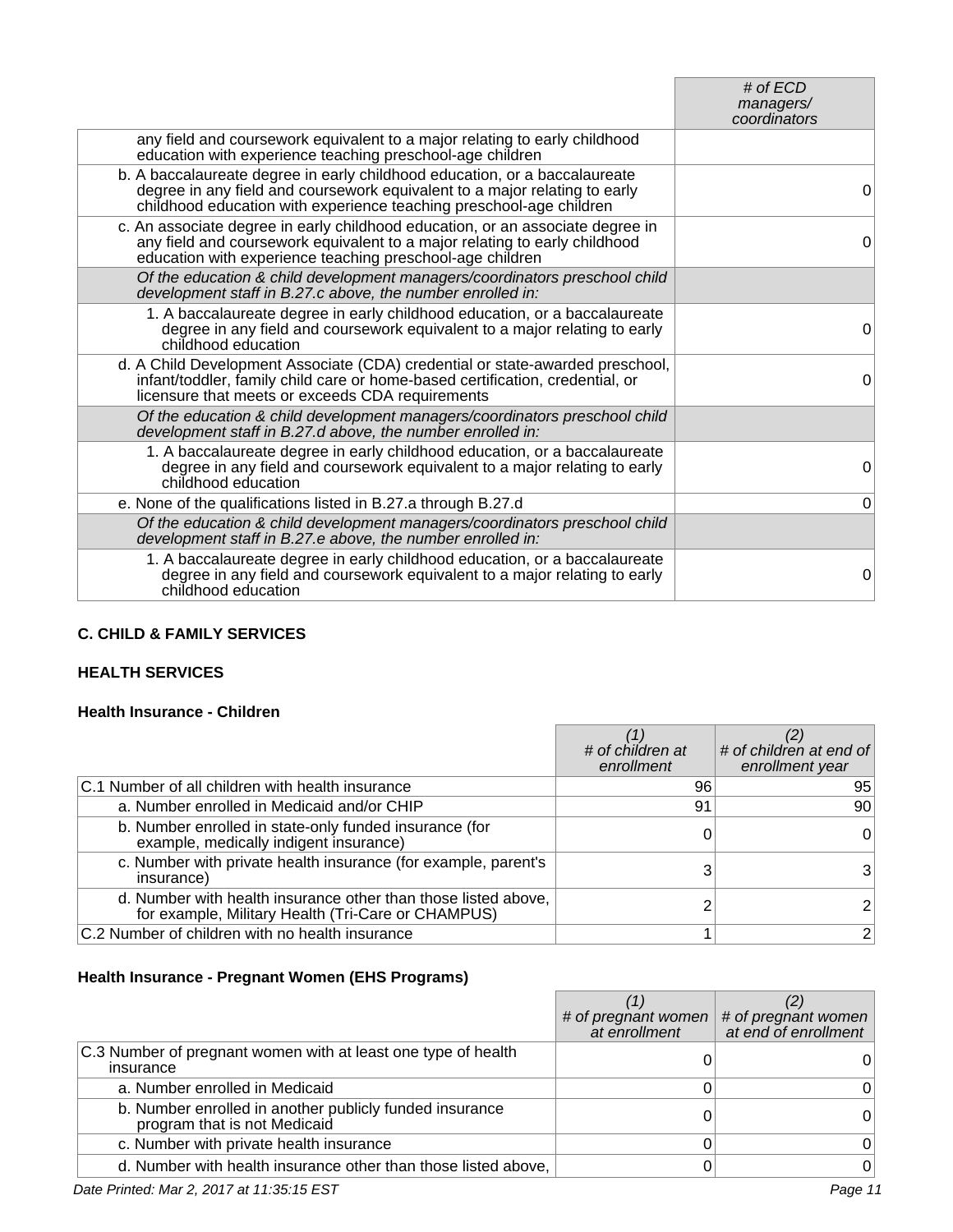|                                                       | at enrollment | # of pregnant women $ $ # of pregnant women<br>at end of enrollment |
|-------------------------------------------------------|---------------|---------------------------------------------------------------------|
| for example, Military Health (Tri-Care or CHAMPUS)    |               |                                                                     |
| C.4 Number of pregnant women with no health insurance |               |                                                                     |

### **Medical Home - Children**

|                                                                                                | # of children at<br>enrollment | # of children at end of<br>enrollment year |
|------------------------------------------------------------------------------------------------|--------------------------------|--------------------------------------------|
| C.5 Number of children with an ongoing source of continuous,<br>accessible health care         | 89                             | 95                                         |
| C.6 Number of children receiving medical services through the<br>Indian Health Service         |                                |                                            |
| C.7 Number of children receiving medical services through a<br>migrant community health center |                                | 0                                          |

### **Medical Services - Children**

|                                                                                                                                                                                                | # of children at<br>enrollment | $\vert$ # of children at end of $\vert$<br>enrollment year |
|------------------------------------------------------------------------------------------------------------------------------------------------------------------------------------------------|--------------------------------|------------------------------------------------------------|
| C.8 Number of all children who are up-to-date on a schedule of age-<br>appropriate preventive and primary health care, according to the<br>relevant state's EPSDT schedule for well child care |                                | 71                                                         |

|                                                                                                                                                                                                           | # of children<br>at end of<br>enrollment year |
|-----------------------------------------------------------------------------------------------------------------------------------------------------------------------------------------------------------|-----------------------------------------------|
| a. Of these, the number diagnosed by a health care professional with a chronic<br>condition needing medical treatment since last year's PIR was reported                                                  |                                               |
| 1. Of these, the number who have received or are receiving medical treatment                                                                                                                              |                                               |
| b. Specify the primary reason that children who needed medical treatment, for any<br>chronic condition diagnosed by a health care professional since last year's PIR was<br>reported, did not receive it: |                                               |
| 1. No health insurance                                                                                                                                                                                    |                                               |
| 2. No pediatric care available in local area                                                                                                                                                              |                                               |
| 3. Medicaid not accepted by health provider                                                                                                                                                               |                                               |
| 4. Parents did not keep/make appointment                                                                                                                                                                  |                                               |
| 5. Children left the program before their appointment date                                                                                                                                                |                                               |
| 6. Appointment is scheduled for future date                                                                                                                                                               |                                               |
| 7. No transportation                                                                                                                                                                                      |                                               |
| 8. Other                                                                                                                                                                                                  |                                               |

| C.9 Number of all children who received medical treatment for the following chronic<br>conditions since last year's PIR was reported, regardless of when the condition<br>was first diagnosed by a health care professional: | # of children  |
|------------------------------------------------------------------------------------------------------------------------------------------------------------------------------------------------------------------------------|----------------|
| a. Anemia                                                                                                                                                                                                                    | 0              |
| b. Asthma                                                                                                                                                                                                                    | $\overline{2}$ |
| c. Hearing Difficulties                                                                                                                                                                                                      | $\mathfrak{S}$ |
| d. Vision Problems                                                                                                                                                                                                           | $\pmb{0}$      |
| e. High Lead Levels                                                                                                                                                                                                          | $\pmb{0}$      |
| f. Diabetes                                                                                                                                                                                                                  | $\mathsf 0$    |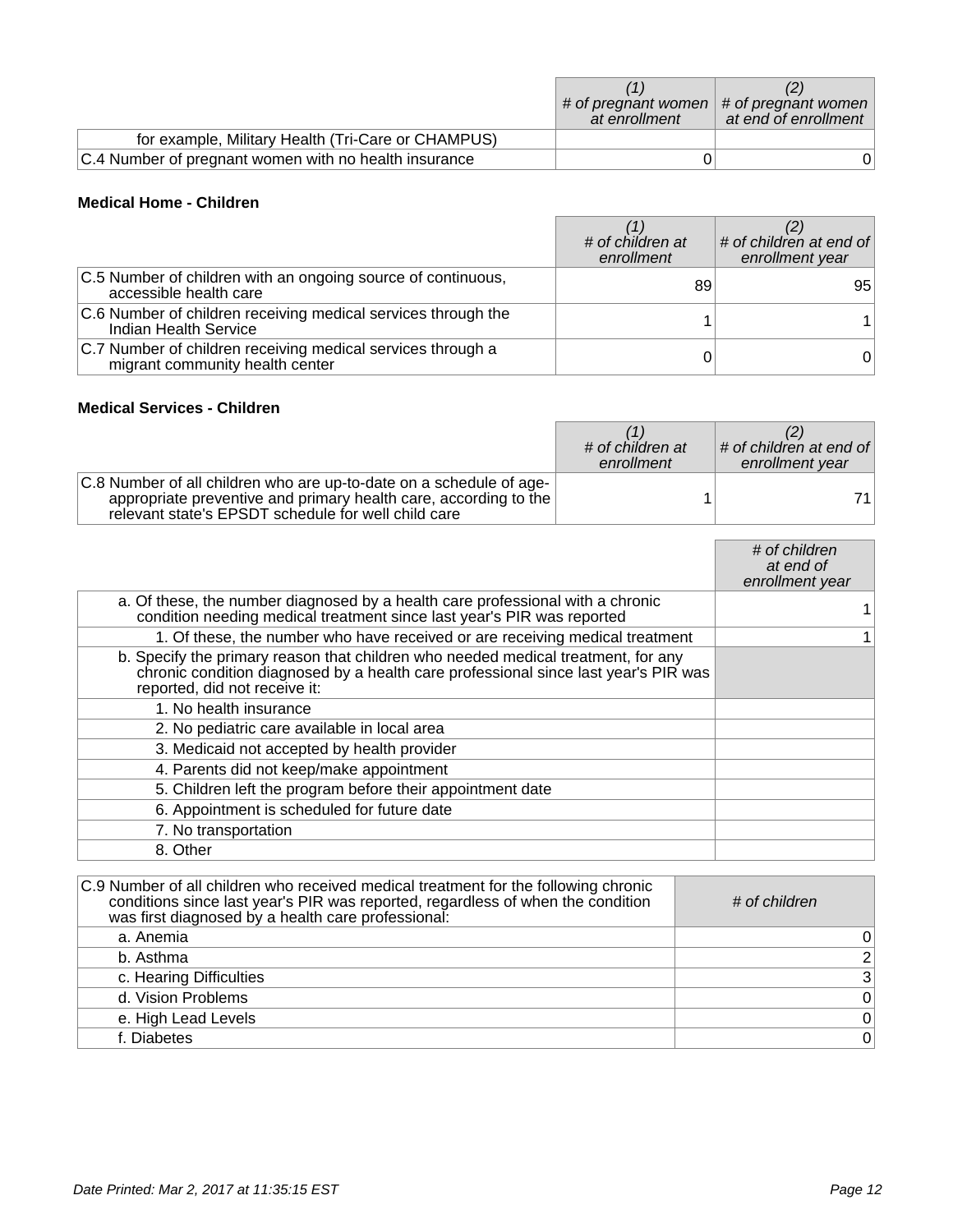### **Immunization Services - Children**

|                                                                                                                                                                                                                         | # of children at<br>enrollment | $\sharp$ of children<br>at end of<br>enrollment year |
|-------------------------------------------------------------------------------------------------------------------------------------------------------------------------------------------------------------------------|--------------------------------|------------------------------------------------------|
| C.11 Number of children who have been determined by a health<br>care professional to be up-to-date on all immunizations<br>appropriate for their age                                                                    | 56                             | 53                                                   |
| C.12 Number of children who have been determined by a health<br>care professional to have received all immunizations possible<br>at this time, but who have not received all immunizations<br>appropriate for their age | 38                             | 42                                                   |
| C.13 Number of children who meet their state's guidelines for an<br>exemption from immunizations                                                                                                                        |                                | 0                                                    |

# **Pregnant Women - Services (EHS Programs)**

| C.14 Indicate the number of pregnant women who received the following services<br>while enrolled in EHS | # of<br>pregnant women |
|---------------------------------------------------------------------------------------------------------|------------------------|
| a. Prenatal health care                                                                                 | 0                      |
| b. Postpartum health care                                                                               | $\Omega$               |
| c. Mental health interventions and follow up                                                            | $\Omega$               |
| d. Substance abuse prevention                                                                           | 0                      |
| e. Substance abuse treatment                                                                            | $\Omega$               |
| f. Prenatal education on fetal development                                                              | $\Omega$               |
| g. Information on the benefits of breastfeeding                                                         | $\overline{0}$         |

# **Pregnant Women - Prenatal Health (EHS Programs)**

| C.15 Trimester of pregnancy in which the pregnant women served were enrolled:                                                           | # of pregnant women |
|-----------------------------------------------------------------------------------------------------------------------------------------|---------------------|
| a. 1st trimester (0-3 months)                                                                                                           | 0                   |
| b. 2nd trimester (3-6 months)                                                                                                           | $\Omega$            |
| c. 3rd trimester (6-9 months)                                                                                                           | $\Omega$            |
| C.16 Of the total served, the number whose pregnancies were identified as medically<br>high risk by a physician or health care provider | 0                   |

### **Dental Home - Children**

|                                                                                          | # of children at<br>enrollment | $\vert$ # of children at end of $\vert$<br>enrollment year |
|------------------------------------------------------------------------------------------|--------------------------------|------------------------------------------------------------|
| C.17 Number of children with continuous, accessible dental care<br>provided by a dentist | 58                             | 741                                                        |

# **Infant and Toddler Preventive Dental Services (EHS and Migrant Programs)**

|                                                                                                                                                                                | # of children<br>at end of<br>enrollment year |
|--------------------------------------------------------------------------------------------------------------------------------------------------------------------------------|-----------------------------------------------|
| C.20 Number of all children who are up-to-date on a schedule of age-appropriate<br>preventive and primary oral health care according to the relevant state's EPSDT<br>schedule |                                               |

# **Pregnant Women Dental Services (EHS Programs)**

|                                                                                                                                                                     | # of pregnant women |
|---------------------------------------------------------------------------------------------------------------------------------------------------------------------|---------------------|
| C.21 Of the number of pregnant women served, the number who received a<br>professional dental examination(s) and/or treatment since last year's PIR was<br>reported |                     |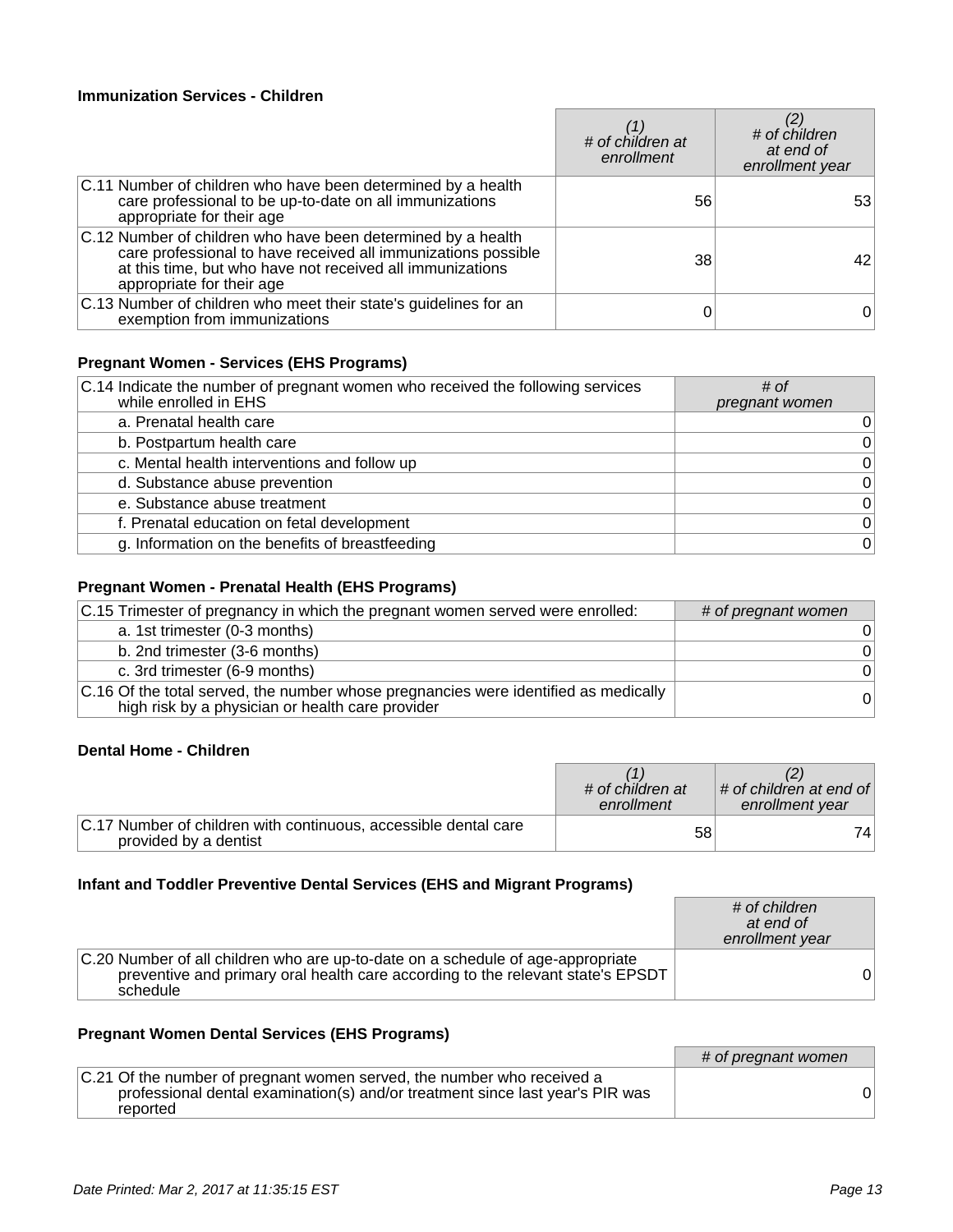### **MENTAL HEALTH SERVICES**

### **Mental Health Professional**

|                                                                                                | # of hours |
|------------------------------------------------------------------------------------------------|------------|
| C.22 Average total hours per operating month a mental health professional(s) spends<br>on-site |            |

#### **Mental Health Services**

| C.23 Indicate the number of enrolled children who were served by the mental health<br>(MH) professional(s) since last year's PIR was reported.                      | # of children<br>at end of<br>enrollment year |
|---------------------------------------------------------------------------------------------------------------------------------------------------------------------|-----------------------------------------------|
| a. Number of children for whom the MH professional consulted with program<br>staff about the child's behavior / mental health                                       |                                               |
| 1. Of these, the number for whom the MH professional provided three or<br>more consultations with program staff since last year's PIR was reported                  | 0                                             |
| b. Number of children for whom the MH professional consulted with the<br>parent(s) / guardian(s) about their child's behavior/mental health                         |                                               |
| 1. Of these, the number for whom the MH professional provided three or<br>more consultations with the parent(s) / guardian(s) since last year's PIR<br>was reported | 0                                             |
| c. Number of children for whom the MH professional provided an individual<br>mental health assessment                                                               |                                               |
| d. Number of children for whom the MH professional facilitated a referral for<br>mental health services                                                             |                                               |

### **Mental Health Referrals**

|                                                                                                                                                 | # of children<br>at end of<br>enrollment year |
|-------------------------------------------------------------------------------------------------------------------------------------------------|-----------------------------------------------|
| C.24 Number of children who were referred by the program for mental health services<br>outside of Head Start since last year's PIR was reported |                                               |
| a. Of these, the number who received mental health services since last year's<br>PIR was reported                                               | 0                                             |

### **Infant and Toddler Part C Early Intervention Services (EHS and Migrant Programs)**

|                                                                                                                                                                                                                                                                                       | # of children  |
|---------------------------------------------------------------------------------------------------------------------------------------------------------------------------------------------------------------------------------------------------------------------------------------|----------------|
| C.26 Number of children enrolled in the program who have an Individualized Family<br>Service Plan (IFSP) indicating they have been determined eligible by the Part C<br>Agency to receive early intervention services under the Individuals with<br>Disabilities Education Act (IDEA) | 5              |
| a. Of these, the number who were determined eligible to receive early<br>intervention services:                                                                                                                                                                                       |                |
| 1. Prior to enrollment into the program for this enrollment year                                                                                                                                                                                                                      | $\mathbf{3}$   |
| 2. During this enrollment year                                                                                                                                                                                                                                                        | 2 <sub>1</sub> |
| b. Of these, the number who have not received early intervention services under<br><b>IDEA</b>                                                                                                                                                                                        | $\Omega$       |

### **EDUCATION AND DEVELOPMENT TOOLS/APPROACHES**

# **Screening**

|                                                                                                                                                                                          | # of children |
|------------------------------------------------------------------------------------------------------------------------------------------------------------------------------------------|---------------|
| C.28 Number of all newly enrolled children since last year's PIR was reported                                                                                                            | 97            |
| C.29 Number of all newly enrolled children who completed required screenings within<br>45 days for developmental, sensory, and behavioral concerns since last year's<br>PIR was reported | 80            |
| a. Of these, the number identified as needing follow-up assessment or formal<br>evaluation to determine if the child has a disability                                                    |               |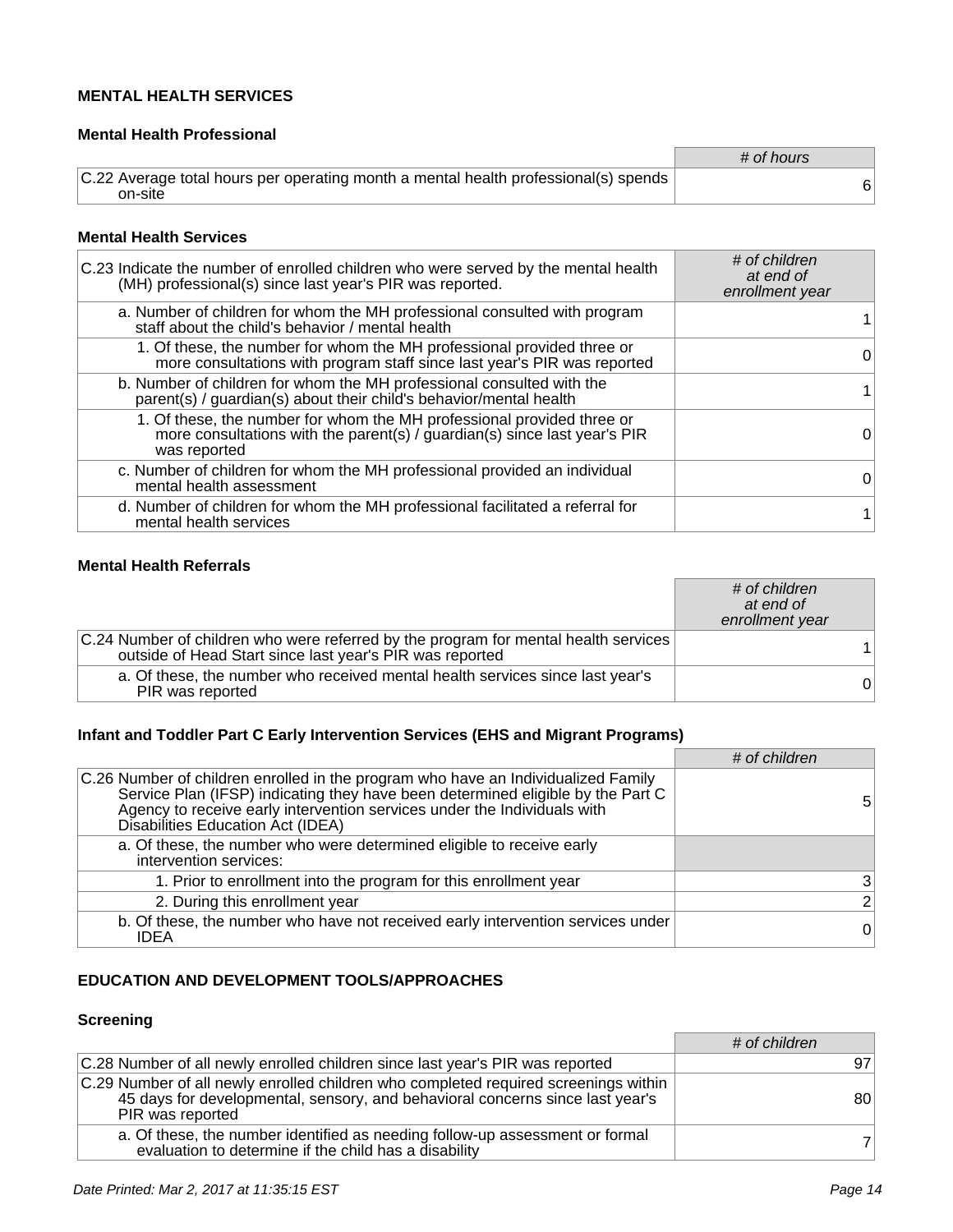### **STAFF-CHILD INTERACTION OBSERVATION TOOLS**

|                                                                                   | # of programs |
|-----------------------------------------------------------------------------------|---------------|
| C.33 Programs routinely using staff-child interaction observation tools to assess |               |
| quality                                                                           |               |

### **FAMILY AND COMMUNITY PARTNERSHIPS**

#### **Number of Families**

|                                                   | # of families<br>at enrollment |
|---------------------------------------------------|--------------------------------|
| C.35 Total number of families:                    | 91                             |
| a. Of these, the number of two-parent families    | 28                             |
| b. Of these, the number of single-parent families | 63                             |

| C.36 Of the number of two-parent families, the number in which the parent/guardian<br>figures are best described as: | # of two-parent<br>families<br>at enrollment |
|----------------------------------------------------------------------------------------------------------------------|----------------------------------------------|
| a. Parents (biological, adoptive, stepparents, etc.)                                                                 | 27                                           |
| b. Grandparents                                                                                                      | $\mathbf 0$                                  |
| c. Relatives other than grandparents                                                                                 | $\mathbf 0$                                  |
| d. Foster parents not including relatives                                                                            | $\mathbf{1}$                                 |
| e. Other                                                                                                             | 0                                            |

| C.37 Of the number of single-parent families, the number in which the<br>parent/guardian figure is best described as: | # of single-parent<br>families<br>at enrollment |
|-----------------------------------------------------------------------------------------------------------------------|-------------------------------------------------|
| a. Mother (biological, adoptive, stepmother, etc.)                                                                    | 60                                              |
| b. Father (biological, adoptive, stepfather, etc.)                                                                    | $\overline{2}$                                  |
| c. Grandparent                                                                                                        | 1 <sup>1</sup>                                  |
| d. Relative other than grandparent                                                                                    | 0                                               |
| e. Foster parent not including relative                                                                               | 0                                               |
| f. Other                                                                                                              | 0                                               |

### **Employment**

| C.38 Of the number of two-parent families, the number of families in which:                 | # of families at enrollment |
|---------------------------------------------------------------------------------------------|-----------------------------|
| a. Both parents/guardians are employed                                                      | 10                          |
| b. One parent/guardian is employed                                                          | 17                          |
| c. Both parents/guardians are not working (i.e. unemployed, retired, or disabled)           |                             |
| C.39 Of the number of single-parent families, the number of families in which:              |                             |
| a. The parent/guardian is employed                                                          | 44                          |
| b. The parent/guardian is not working (i.e. unemployed, retired, or disabled)               | 19                          |
| C.40 The number of all families in which:                                                   |                             |
| a. At least one parent/guardian is a member of the United States military on<br>active duty | 0                           |
| b. At least one parent/guardian is a veteran of the United States military                  | 3                           |

### **Federal or Other Assistance**

|                                                                                                                                                            | # of families<br>at enrollment | # of families at<br>end of enrollment<br>year |
|------------------------------------------------------------------------------------------------------------------------------------------------------------|--------------------------------|-----------------------------------------------|
| C.41 Total number of families receiving any cash benefits or other<br>services under the Federal Temporary Assistance for Needy<br>Families (TANF) Program |                                | 3 <sup>1</sup>                                |
| C.42 Total number of families receiving Supplemental Security<br>Income (SSI)                                                                              |                                | 5                                             |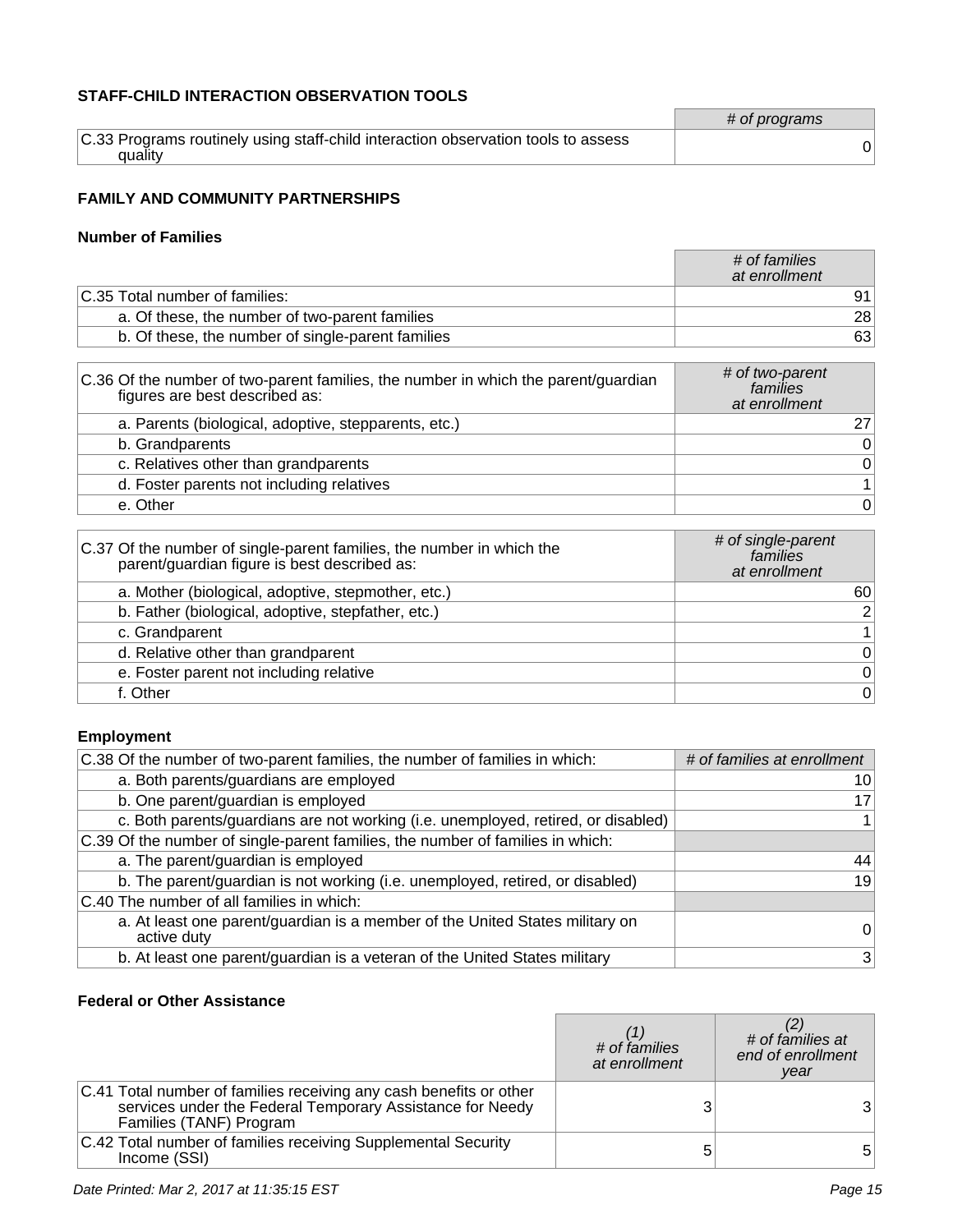|                                                                                                                                                        | # of families<br>at enrollment | # of families at<br>end of enrollment<br>year |
|--------------------------------------------------------------------------------------------------------------------------------------------------------|--------------------------------|-----------------------------------------------|
| C.43 Total number of families receiving services under the Special<br>Supplemental Nutrition Program for Women, Infants, and<br>Children (WIC)         |                                | 68                                            |
| C.44 Total number of families receiving services under the<br>Supplemental Nutrition Assistance Program (SNAP), formerly<br>referred to as Food Stamps | 66                             | 60 <sup>°</sup>                               |

# **Job Training/School**

| C.45 Of the number of two-parent families, the number of families in which: | # of families at enrollment |
|-----------------------------------------------------------------------------|-----------------------------|
| a. Both parents/guardians are in job training or school                     |                             |
| b. One parent/guardian is in job training or school                         | 5                           |
| c. Neither parent/guardian is in job training or school                     | 21                          |

| C.46 Of the number of single-parent families, the number of families in which: |    |
|--------------------------------------------------------------------------------|----|
| a. The parent/guardian is in job training or school                            | 13 |
| b. The parent/guardian is not in job training or school                        | 50 |

| C.47 Of the total number of all families, the number in which one or more<br>parent/guardian:                                                                                                   | # of families<br>at end of<br>enrollment year |
|-------------------------------------------------------------------------------------------------------------------------------------------------------------------------------------------------|-----------------------------------------------|
| a. Completed a grade level in school, prior to high school graduation (e.g. 8th<br>grade, 11th grade)                                                                                           | 321                                           |
| b. Completed high school or was awarded a GED during this program year                                                                                                                          | 25                                            |
| c. Completed an associate degree during this program year                                                                                                                                       | 6                                             |
| d. Completed a baccalaureate or advanced degree during this program year                                                                                                                        | $\mathbf{3}$                                  |
| C.48 Of the total number of all families, the number in which one or more<br>parent/guardian completed a job training program, professional certificate, or<br>license during this program year |                                               |

# **Parent/Guardian Education**

| C.49 Of the total number of families, the highest level of education obtained by the<br>child's parent(s) / guardian(s) | # of families at enrollment |
|-------------------------------------------------------------------------------------------------------------------------|-----------------------------|
| a. An advanced degree or baccalaureate degree                                                                           | $\vert$                     |
| b. An associate degree, vocational school, or some college                                                              | 37 <sup>1</sup>             |
| c. A high school graduate or GED                                                                                        | 28                          |
| d. Less than high school graduate                                                                                       | 22                          |

# **Family Services**

| C.50 Types of family services                                                                      | (1)<br># of families with<br>an expressed<br><i>interest or</i><br>identified need during<br>the<br>program year | (2)<br># of families that<br>received the<br>following<br>services<br>during the<br>program year |
|----------------------------------------------------------------------------------------------------|------------------------------------------------------------------------------------------------------------------|--------------------------------------------------------------------------------------------------|
| a. Emergency/crisis intervention such as meeting immediate<br>needs for food, clothing, or shelter | 14                                                                                                               | h.                                                                                               |
| b. Housing assistance such as subsidies, utilities, repairs, etc.                                  | 17                                                                                                               | 6                                                                                                |
| c. Mental health services                                                                          |                                                                                                                  | 5 <sup>1</sup>                                                                                   |
| d. English as a Second Language (ESL) training                                                     | 3                                                                                                                | $\mathbf{3}$                                                                                     |
| e. Adult education such as GED programs and college<br>selection                                   | 17                                                                                                               | 5                                                                                                |
| f. Job training                                                                                    | 26                                                                                                               | 13                                                                                               |
| g. Substance abuse prevention                                                                      | 15                                                                                                               | 6                                                                                                |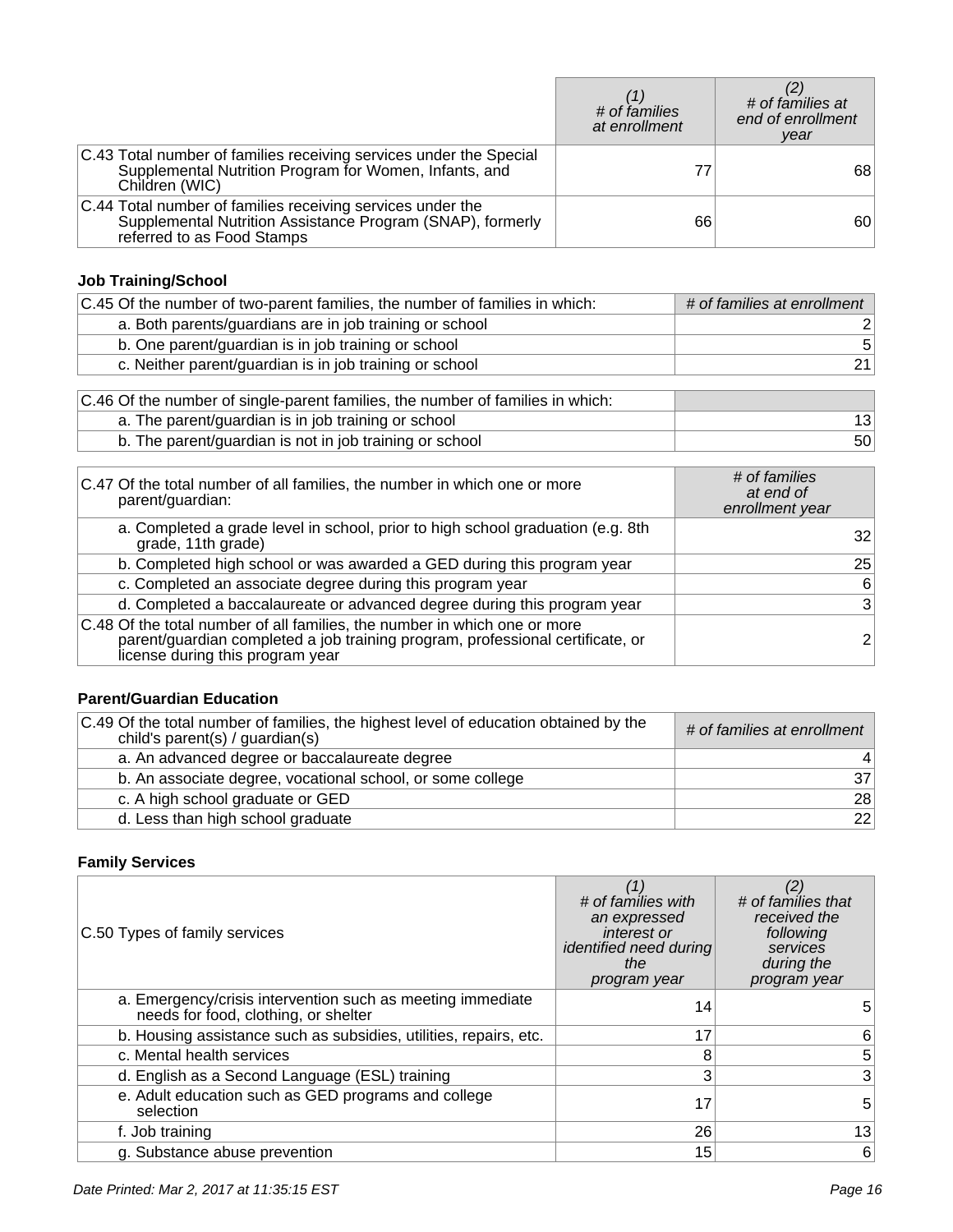| C.50 Types of family services                                                                                                | (1)<br># of families with<br>an expressed<br><i>interest or</i><br>identified need during<br>the<br>program year | # of families that<br>received the<br>following<br>services<br>during the<br>program year |
|------------------------------------------------------------------------------------------------------------------------------|------------------------------------------------------------------------------------------------------------------|-------------------------------------------------------------------------------------------|
| h. Substance abuse treatment                                                                                                 |                                                                                                                  | 3                                                                                         |
| i. Child abuse and neglect services                                                                                          | 19                                                                                                               | 12                                                                                        |
| j. Domestic violence services                                                                                                | 5                                                                                                                | 2                                                                                         |
| k. Child support assistance                                                                                                  | 6                                                                                                                |                                                                                           |
| I. Health education                                                                                                          | 42                                                                                                               | 53                                                                                        |
| m. Assistance to families of incarcerated individuals                                                                        |                                                                                                                  |                                                                                           |
| n. Parenting education                                                                                                       | 20                                                                                                               | 15                                                                                        |
| o. Relationship/marriage education                                                                                           | 2                                                                                                                | 0                                                                                         |
| p. Asset building services (such as financial education,<br>opening savings and checking accounts, debt counseling,<br>etc.) | 2                                                                                                                | 0                                                                                         |
| C.51 Of these, the number of families who were counted in at least<br>one of the services listed above                       | 59                                                                                                               | 67                                                                                        |

# **Father Engagement**

| C.52 Number of fathers/father figures who were engaged in the following activities<br>during this program year:            | # of father/ father<br>figures |
|----------------------------------------------------------------------------------------------------------------------------|--------------------------------|
| a. Family assessment                                                                                                       | 52                             |
| b. Family goal setting                                                                                                     | 53                             |
| c. Involvement in child's Head Start child development experiences (e.g. home<br>visits, parent-teacher conferences, etc.) | 54                             |
| d. Head Start program governance, such as participation in the Policy Council or<br>policy committees                      | 31                             |
| e. Parenting education workshops                                                                                           | 42                             |

### **Homelessness Services**

|                                                                                                             | # of families |
|-------------------------------------------------------------------------------------------------------------|---------------|
| C.53 Total number of families experiencing homelessness that were served during<br>the enrollment year      |               |
|                                                                                                             |               |
|                                                                                                             | # of children |
| C.54 Total number of children experiencing homelessness that were served during<br>the enrollment year      |               |
|                                                                                                             |               |
|                                                                                                             | # of families |
| C.55 Total number of families experiencing homelessness that acquired housing<br>during the enrollment year |               |

### **Foster Care and Child Welfare**

|                                                                                                                               | # of children |
|-------------------------------------------------------------------------------------------------------------------------------|---------------|
| C.56 Total number of enrolled children who were in foster care at any point during the<br>program year                        | 3             |
| C.57 Total number of enrolled children who were referred to Head Start/Early Head<br>Start services by a child welfare agency |               |

### **COLLABORATION AGREEMENTS AND COMMUNITY ENGAGEMENT**

### **Child Care Partners**

|                                                                                    | # of formal agreements |
|------------------------------------------------------------------------------------|------------------------|
| C.58 Total number of formal agreements with Child Care Partners during the program |                        |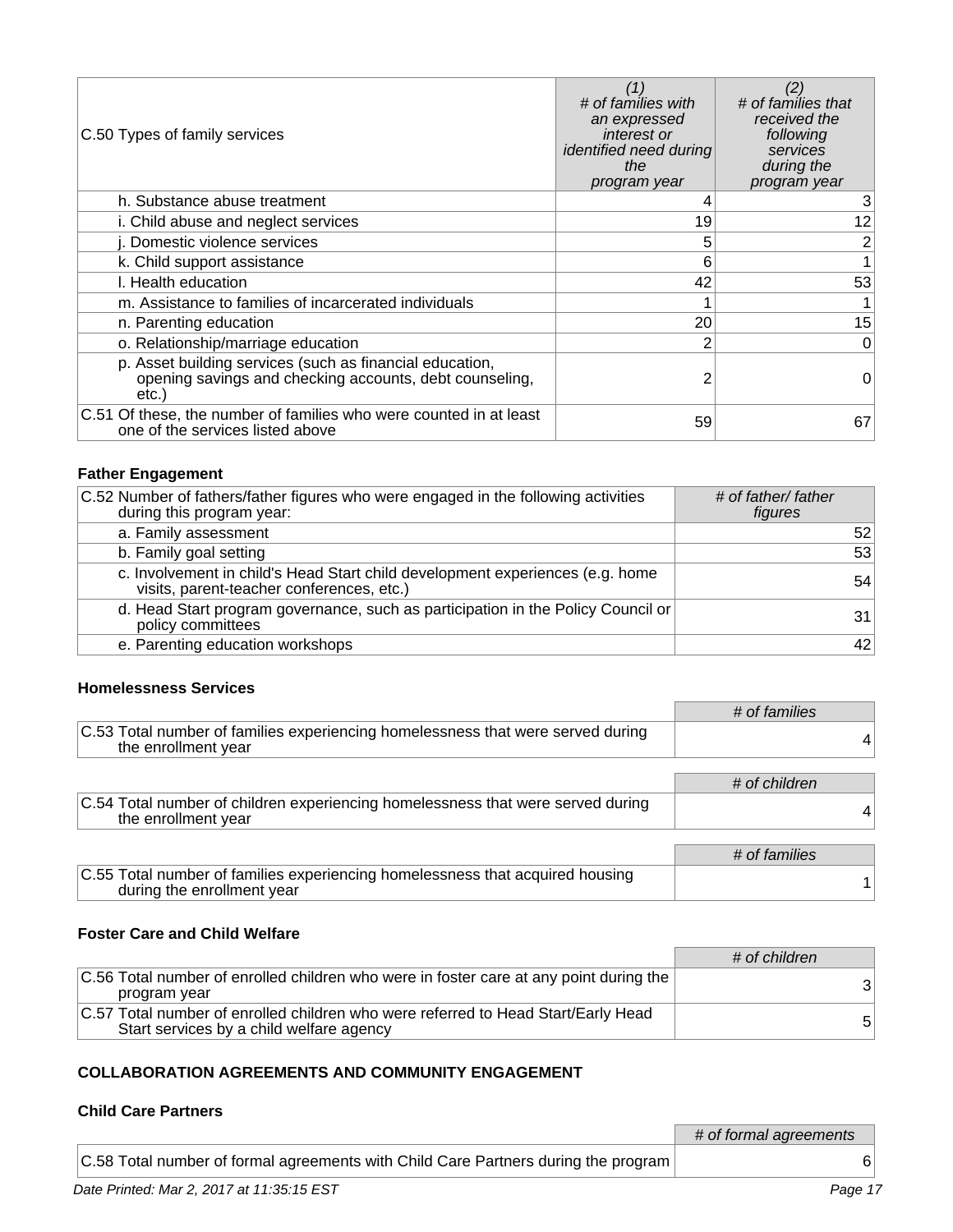|                                                                                                                           | # of formal agreements |
|---------------------------------------------------------------------------------------------------------------------------|------------------------|
| vear                                                                                                                      |                        |
| a. Of the Child Care Partners, the number of formal contractual agreements<br>made void or broken during the program year |                        |

# **Local Education Agency (LEA)**

|                                                             | # of LEAs              |
|-------------------------------------------------------------|------------------------|
| C.59 Number of LEAs in the service area                     |                        |
|                                                             |                        |
| C.60 Number of formal agreements the program has with LEAs: | # of formal agreements |
| a. To coordinate services for children with disabilities    |                        |
| b. To coordinate transition services                        |                        |

# **Public School Pre-Kindergarten Programs**

|                                                                                                                       | # of programs          |
|-----------------------------------------------------------------------------------------------------------------------|------------------------|
| C.61 Program has formal collaboration and resource sharing agreements with public<br>school pre-kindergarten programs | 01                     |
|                                                                                                                       | # of formal agreements |
| a. If yes, the number of formal agreements in which the program is currently<br>participating                         | 01                     |

# **Part C Agencies**

|                                                                                                                              | # of Part C Agencies   |
|------------------------------------------------------------------------------------------------------------------------------|------------------------|
| C.62 Number of Part C agencies in the program's service area                                                                 |                        |
|                                                                                                                              | # of formal agreements |
|                                                                                                                              |                        |
| a. Number of formal agreements the program has with Part C agencies to<br>coordinate services for children with disabilities |                        |

# **Child Welfare Agencies**

|                                                                                               | # of programs          |
|-----------------------------------------------------------------------------------------------|------------------------|
| C.63 Program has formal collaboration agreements with child welfare agencies                  |                        |
|                                                                                               |                        |
|                                                                                               | # of formal agreements |
| a. If yes, the number of formal agreements in which the program is currently<br>participating |                        |

h